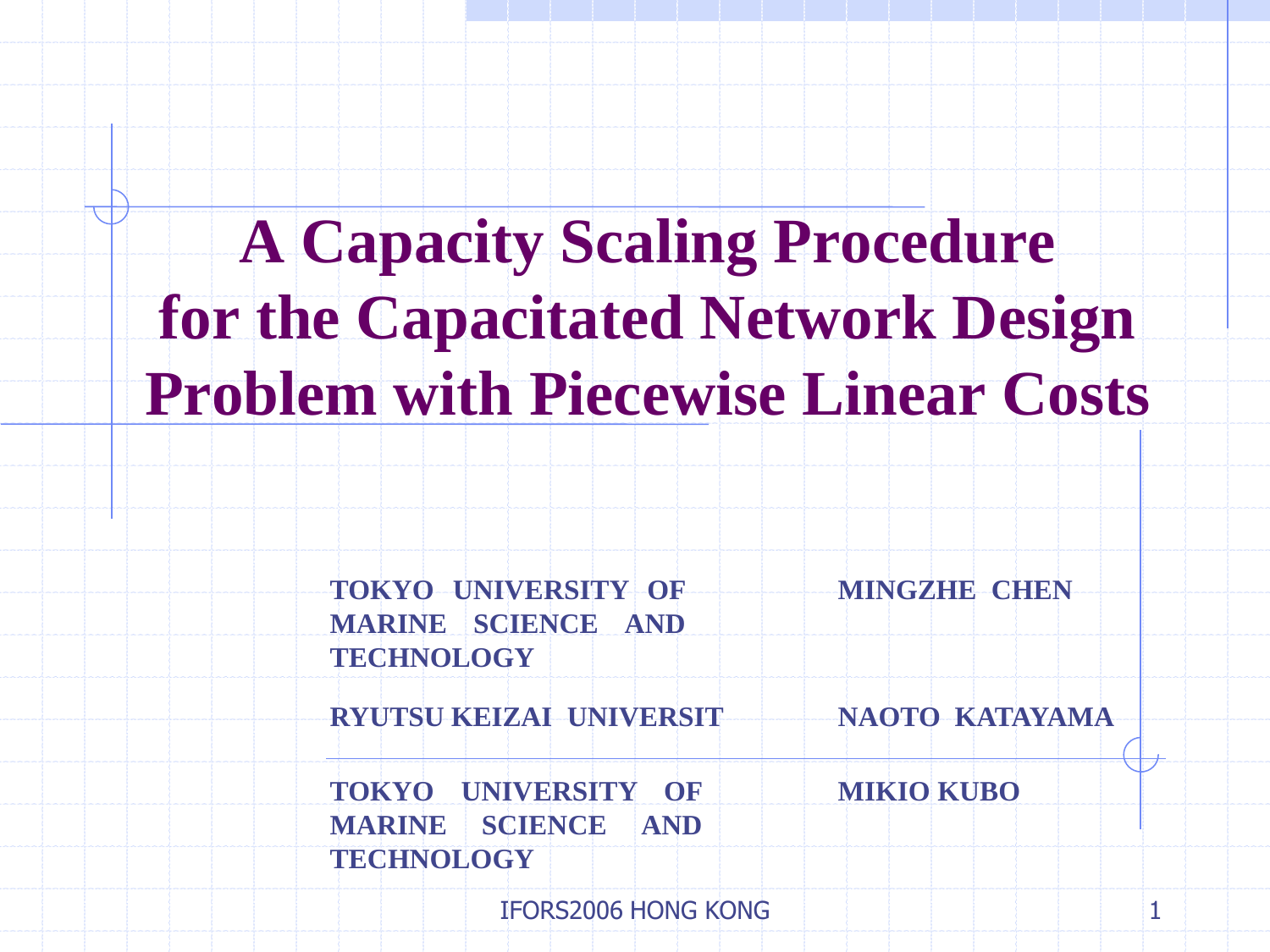# Introduction

- The multi-commodity capacitated network design problem with piecewise linear costs
	- ◆ Basic, strong and extended formulation
	- ◆ Capacity scaling procedure
	- ◆ Demand of multi-commodities
	- **♦ Arc capacities**
	- ◆ Piecewise linear flow cost function
	- The total flow costs is minimized
	- $\bullet$  The design of the network and paths of the multicommodity flows is found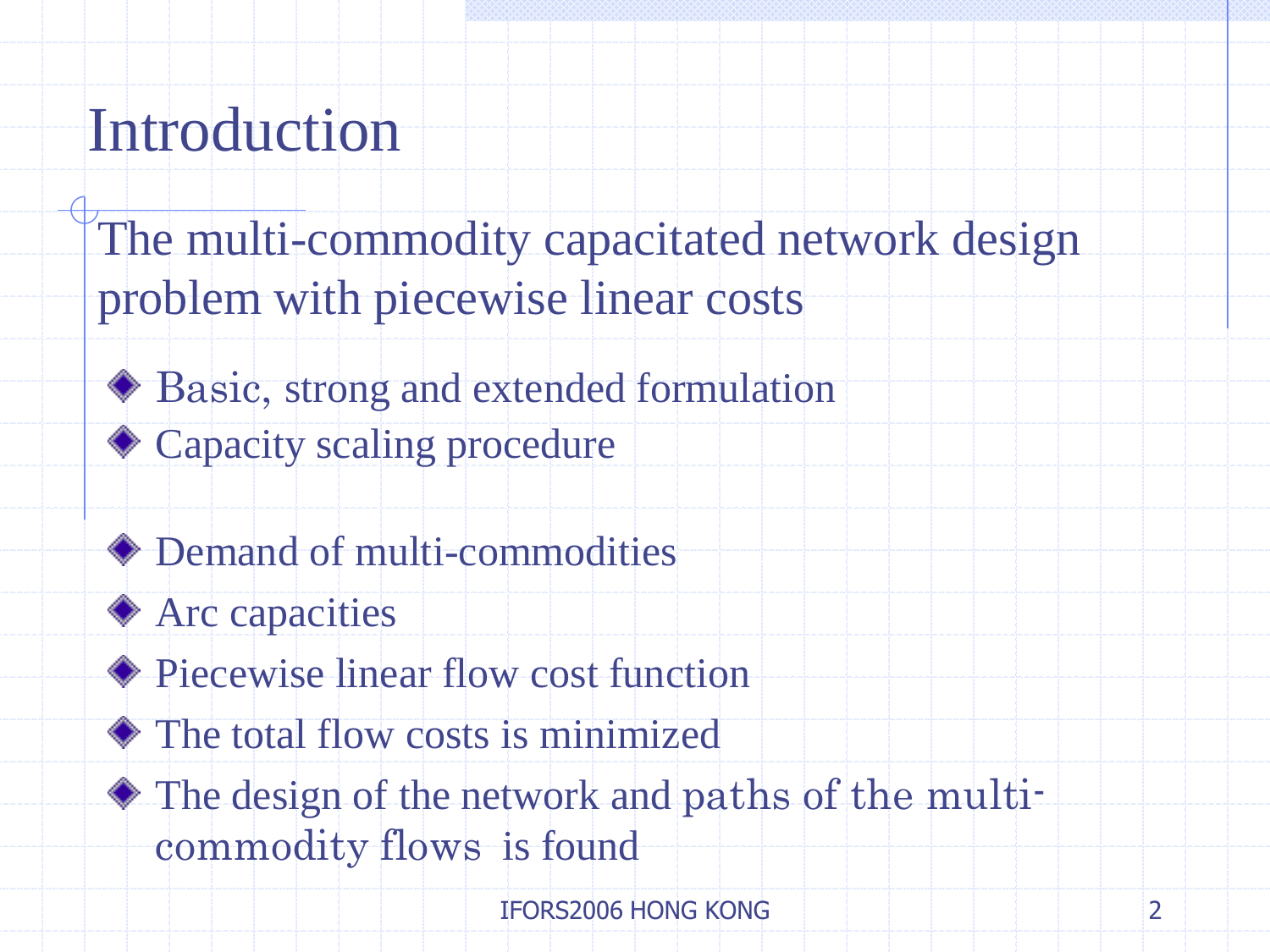### Multi-commodity network design model



**Node**:distribution center

**Arc**: less-than-truckload service or a feeder service

**Demand**: freight from origin to destination

**Flow**: freight flow from origin to destination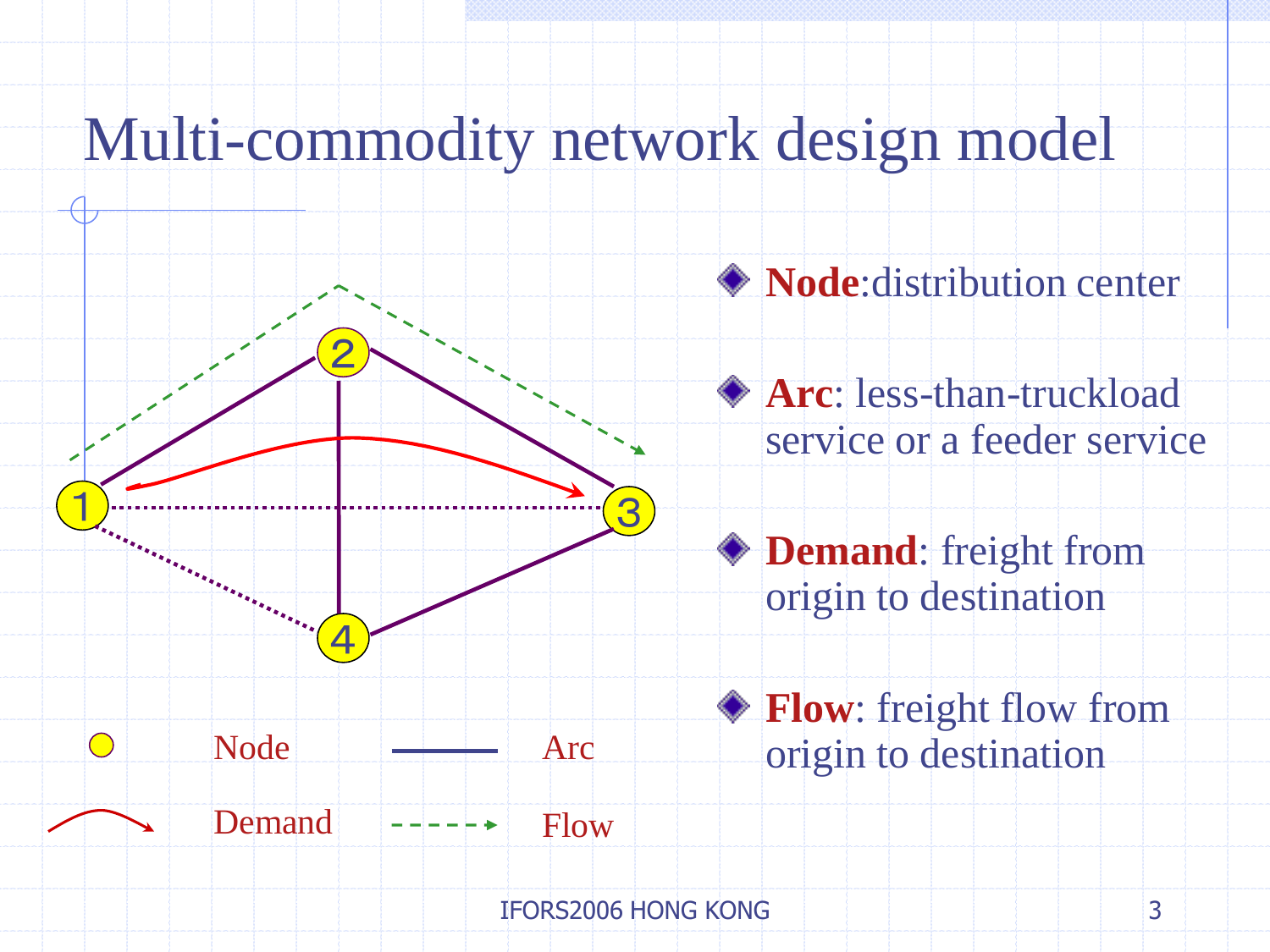### Literatures

- Crainic–Gendron–Hernu(2003): Slope scaling methods, changing the flow cost with a Lagrange relaxation method and long term memories for capacitated network design problem.
- Chen-Katayama-Kubo(2005):Capacity scaling methods for capacitated network design problem with a strong formulation.
- 4 Croxton-Gendron-Magnanti(2004): Basic, strong and an extended formulation for capacitated network design problem with piecewise linear costs IFORS2006 HONG KONG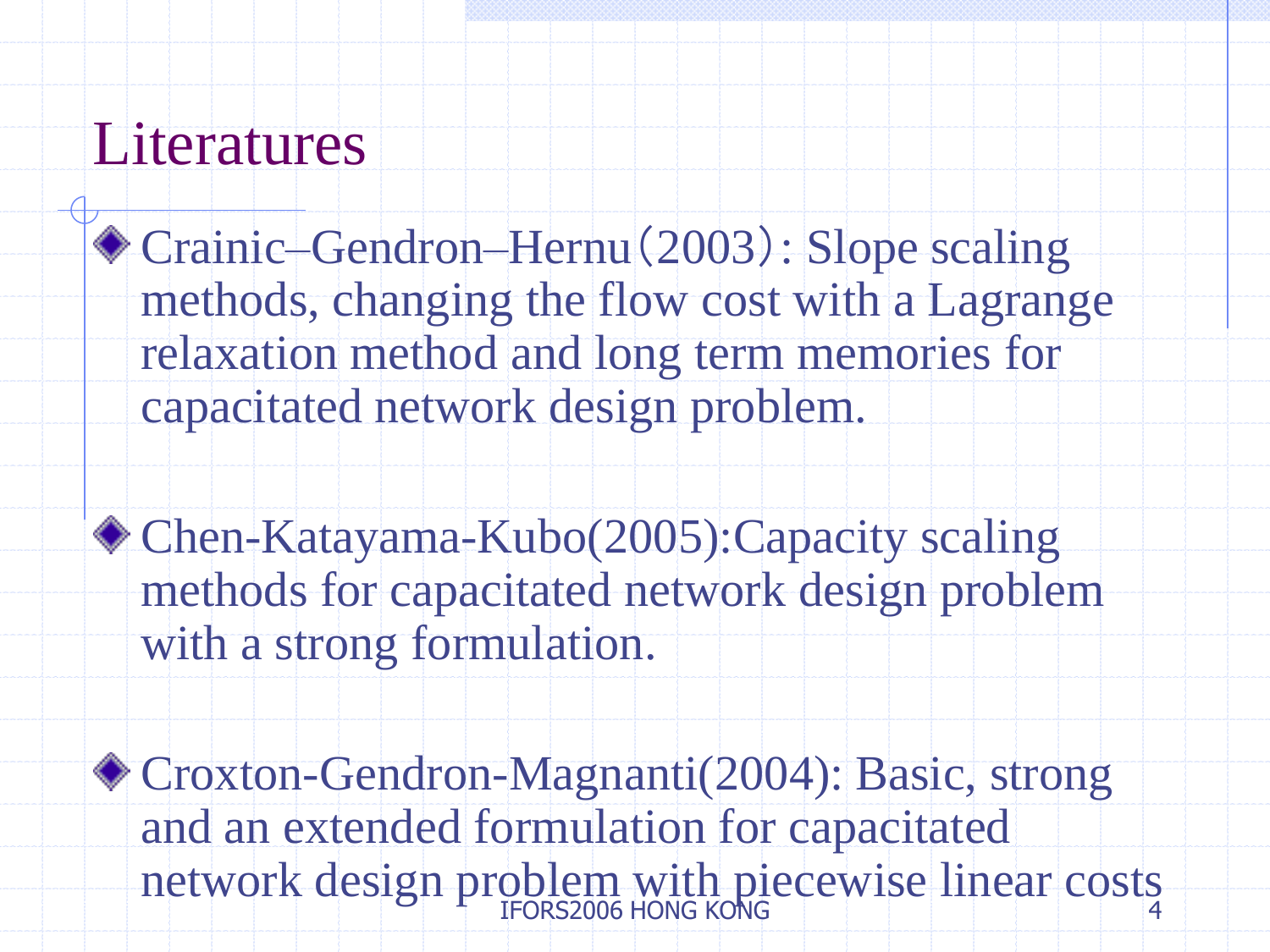### Notations

- $\sqrt{\sqrt{N}}$  : set of nodes
	- $\bigcirc A$  : set of arcs
		- $A_n^+$   $\;\;$  set of arcs, which go in from another node
			- $A_n$   $\rightarrow$  set of arcs, which go out to another node
	- $\mathcal{R}$  : set of commodities
		- $S_a$   $\;\;$  : set of segments in *a* piecewise linear function
	- $\bigcirc$  *O*<sup>k</sup>: origin node for commodity *k*
	- $\bigcirc$  *D*<sup>k</sup> : destination node for commodity *k*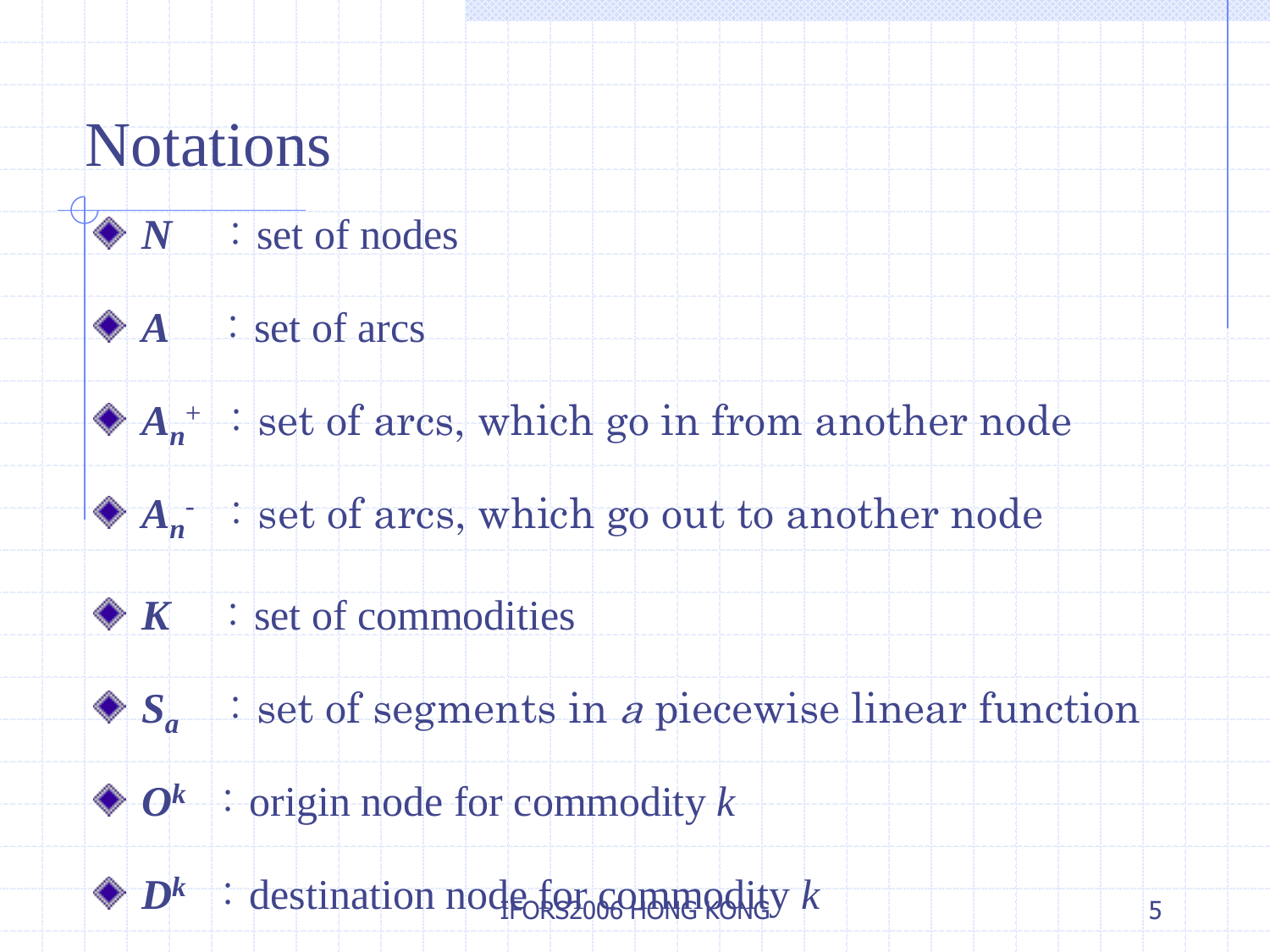### **Notations**

- $d^k$  : demand of commodity *k*
- $\bullet X_a$ : flow variable on the arc *a*
- *ξa <sup>s</sup>*:flow variable in segment *s* on arc *a*
- $x_a^k$ : flow variable on arc *a* of commodity *k* 
	- *y s <sup>a</sup>*:design variable of segment *s* on arc *a*
- $g_a(X_a)$ : flow cost function on arc *a*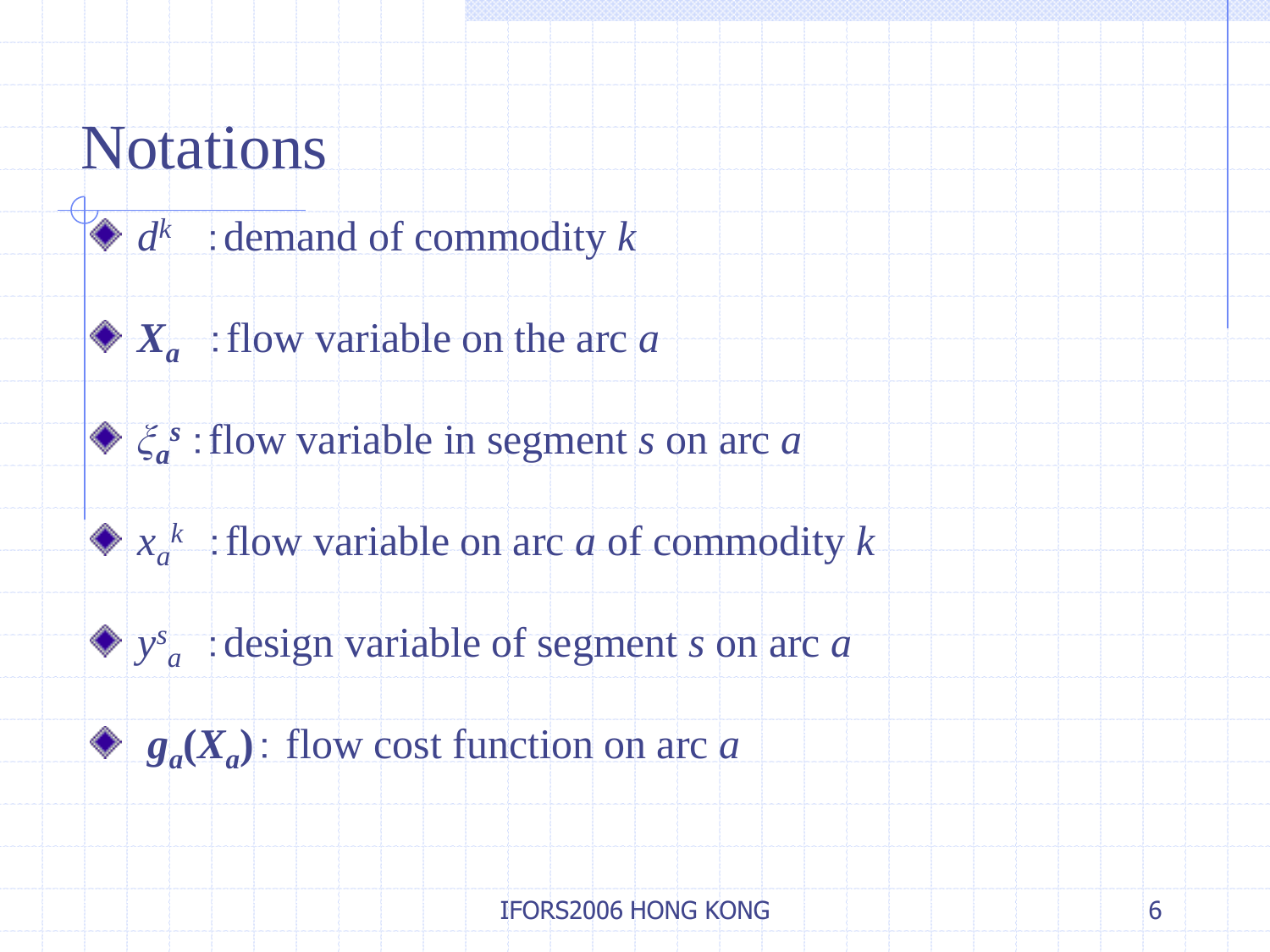## Piecewise linear cost function

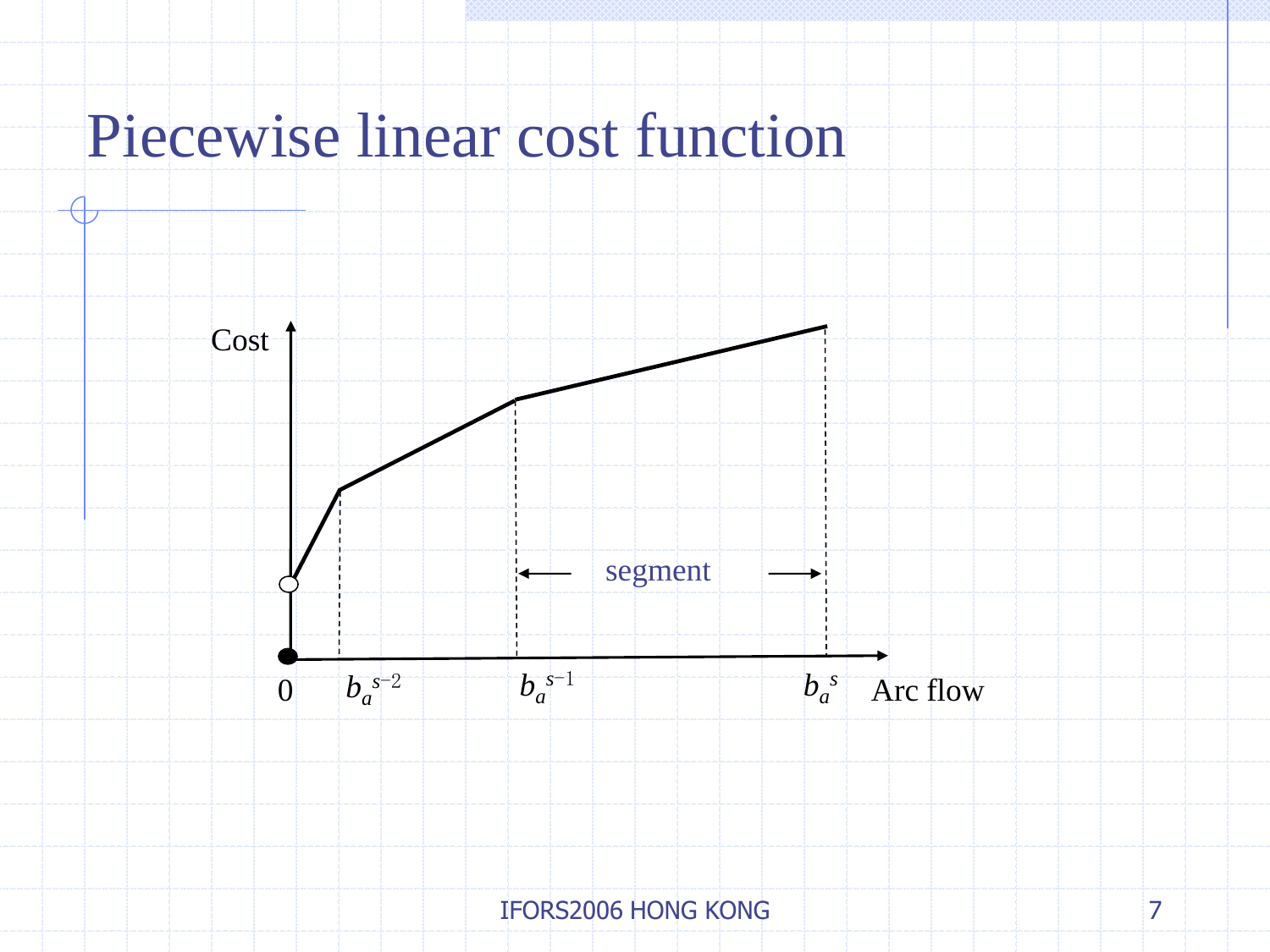# Segment of a piecewise linear function



If a flow lies in segment *s*,  $\xi_a^s = arc \, flow X_a$ , otherwise  $\xi_a^s = 0$ a otherwise  $\xi_a^s$  $\xi_a^s = arc \, flow \, X$ 

*s a s a s a s a s* Flow cost in segmets  $s : g(\xi_a^s) = c_a^s \xi_a^s + f_a^s y$ 

IFORS2006 HONG KONG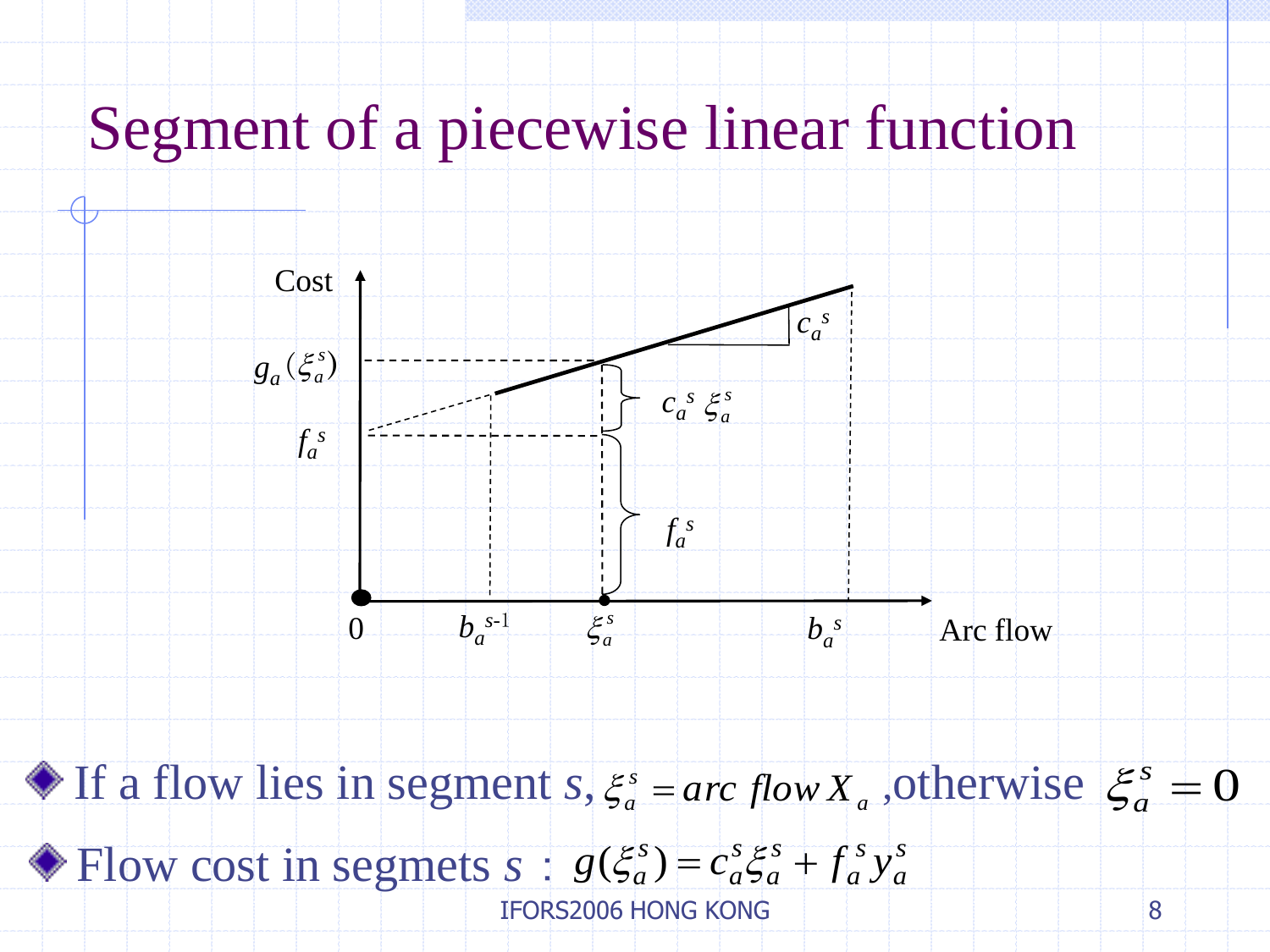

*k K*

IFORS2006 HONG KONG

9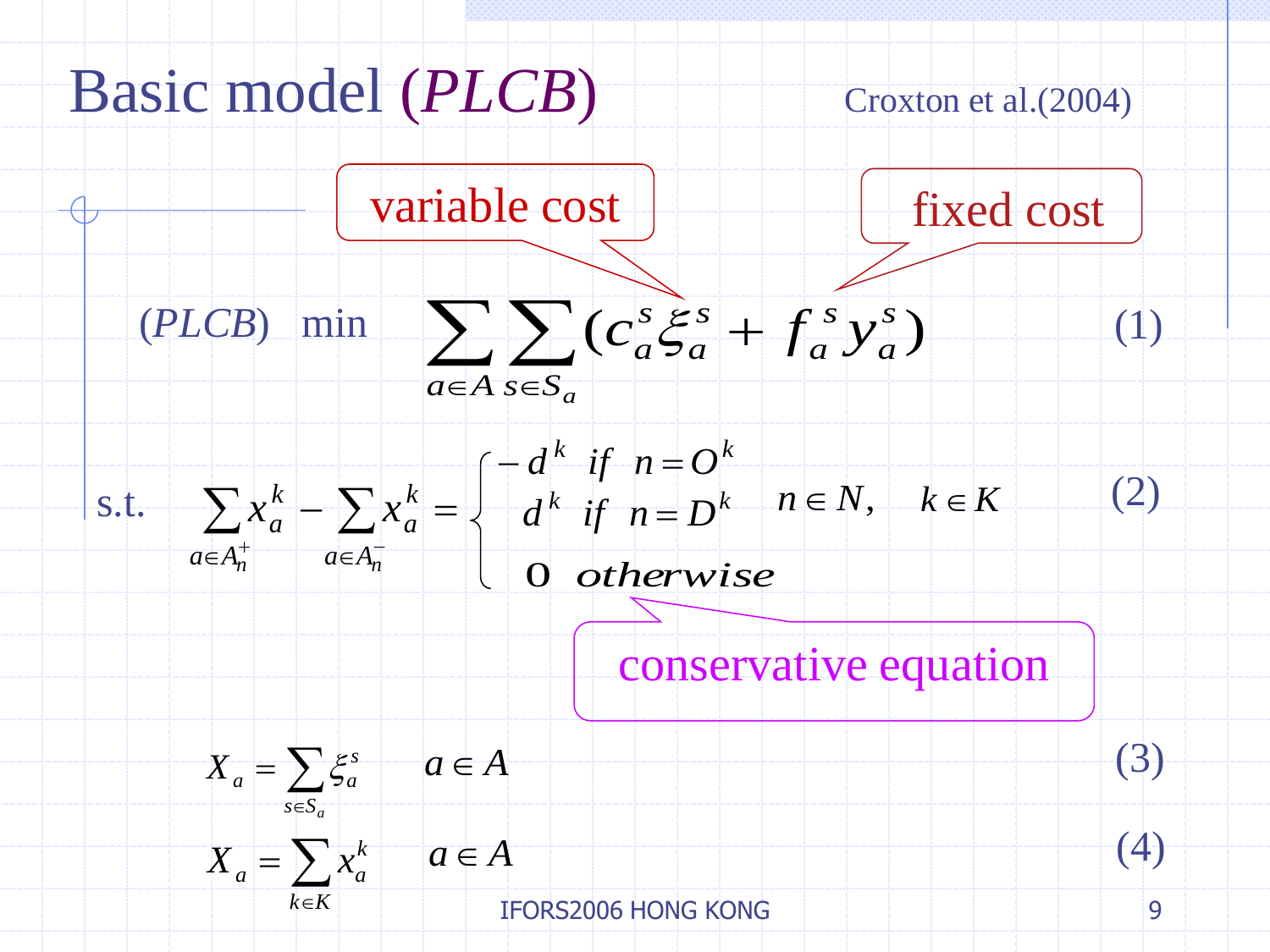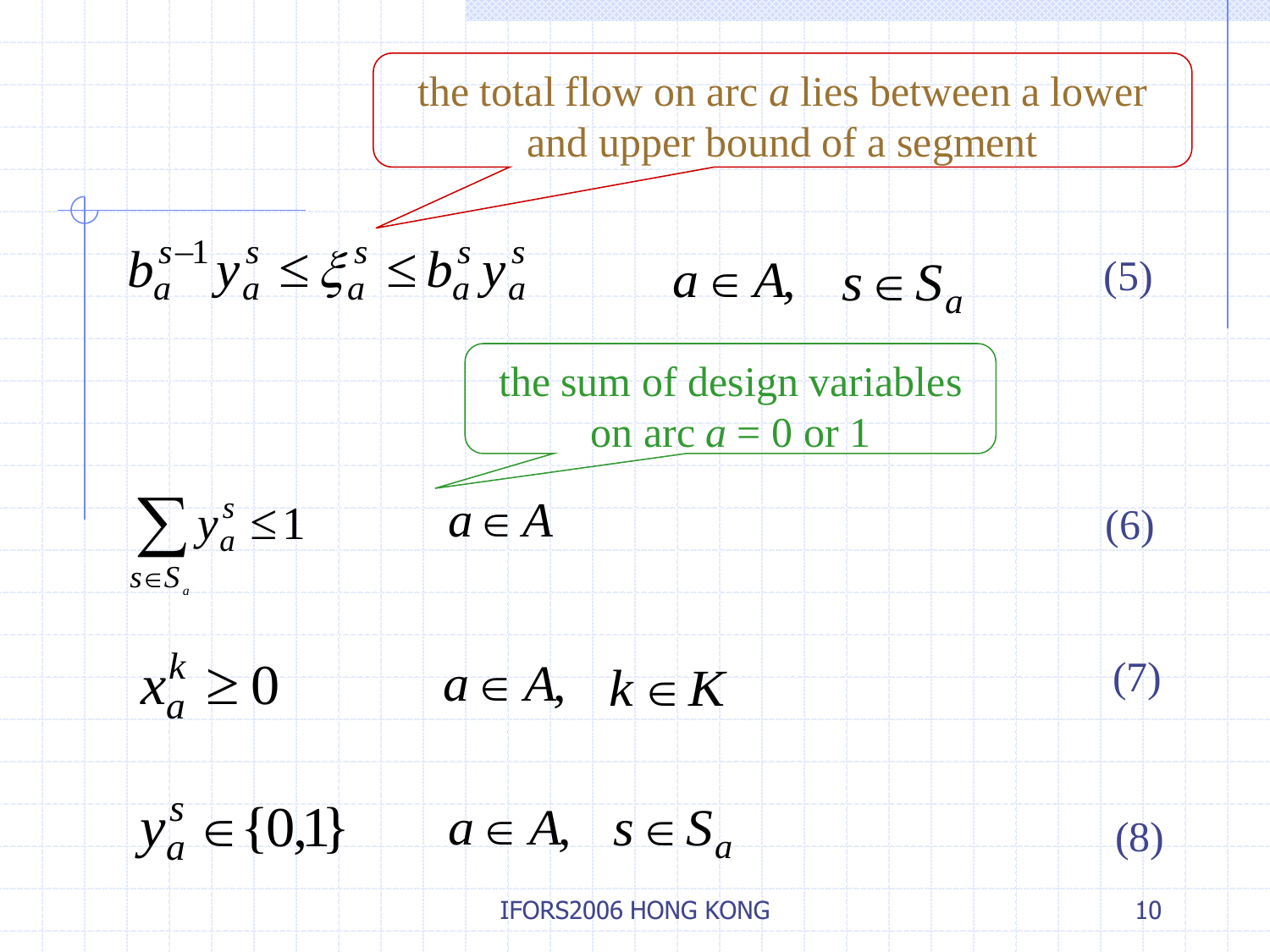# Strong model (*PLCS*) Croxton et al.(2004)



### $\leq d^k \sum y_a^s$  $\overline{s\in S_a}$ *a s.t.*  $x_a^k \leq d^k \sum y_a^s \quad a \in A, \ k \in K$  $(2), (3), (4), (5), (6), (7), (8)$ (9)

When arc *a* has no flow, the sum of design variable  $= 0$ and the flow of each commodity  $= 0$ When arc *a* carries flow, the sum of design variable  $= 1$ and flow of commodity  $k \leq d^k$ IFORS2006 HONG KONG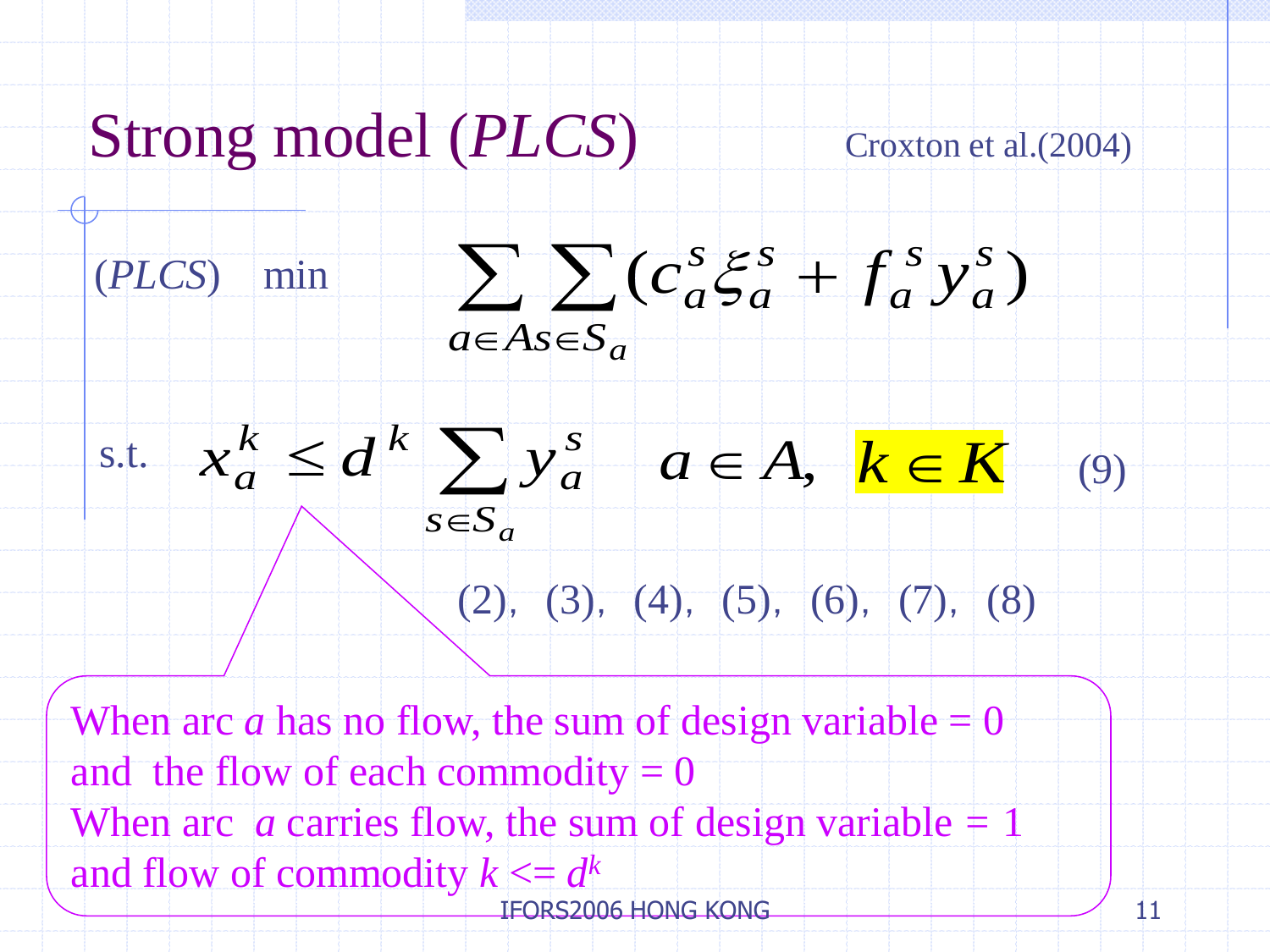### Extend model (*PLCE*)

 $\zeta_a^{ks}$ : extend flow variables for commodity *k*, segment *s* and arc *a* 

 $\zeta_a^{ks} =$  $x_a^k$  When the total flow on the arc *a* lies in segment *s* 0 Otherwise

disaggregate for section *s* of (9)



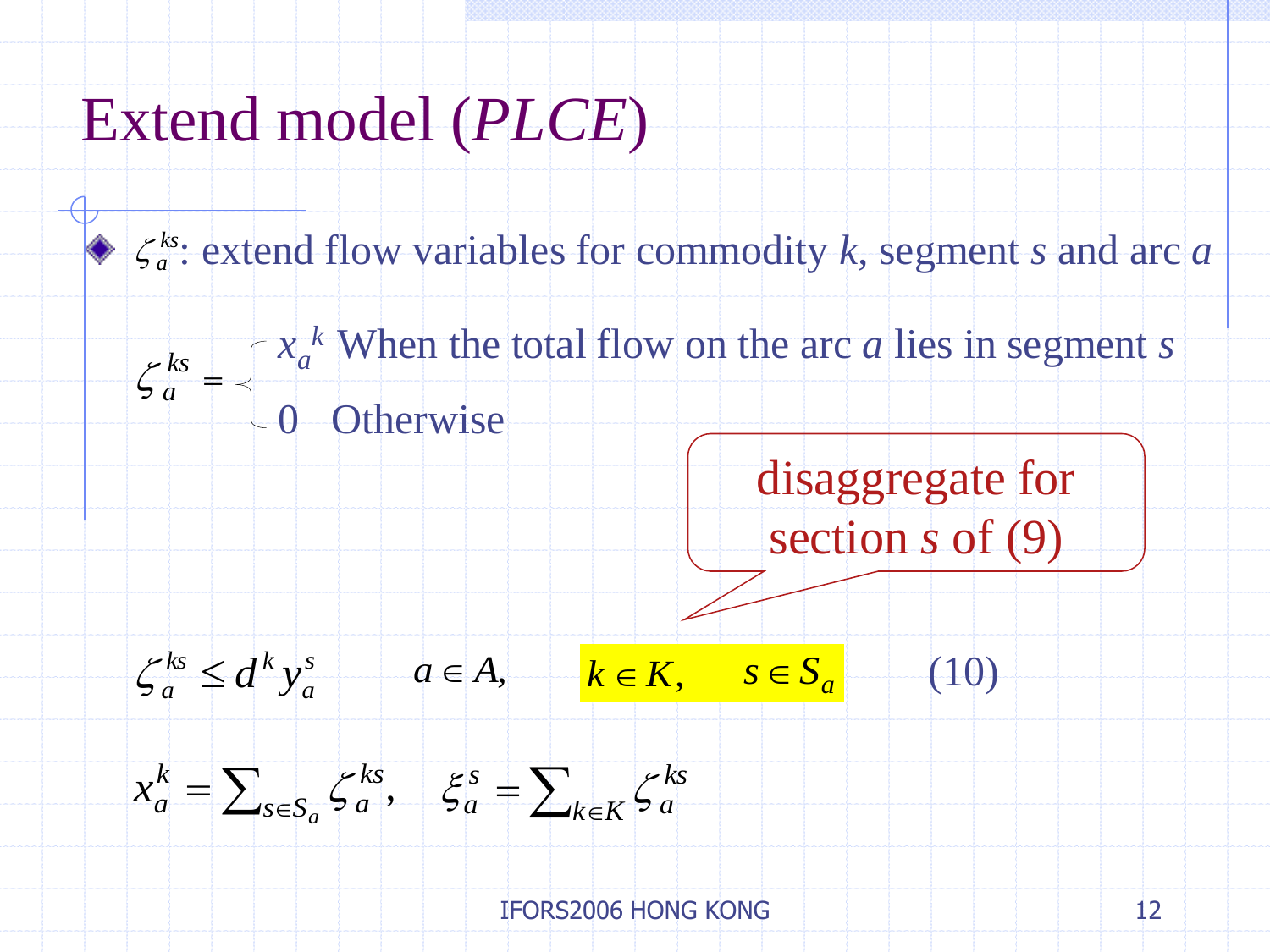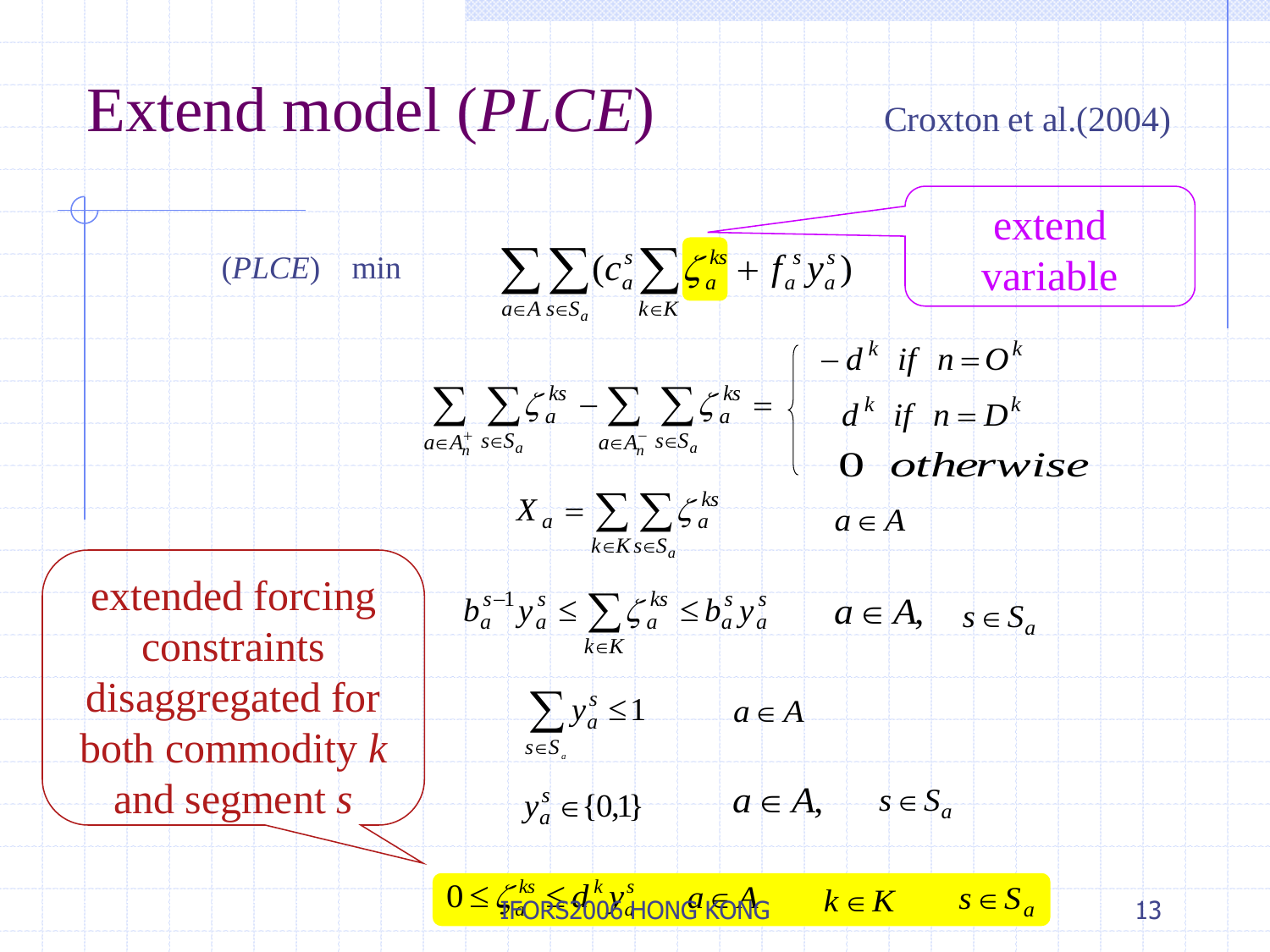## Capacity scaling procedure

### *PLCB, PLCS* and *PLCE* are mixed integer programming problems

It is difficult to solve these problems by mathematical programming software directly.

We present approximate methods with a capacity scaling procedure.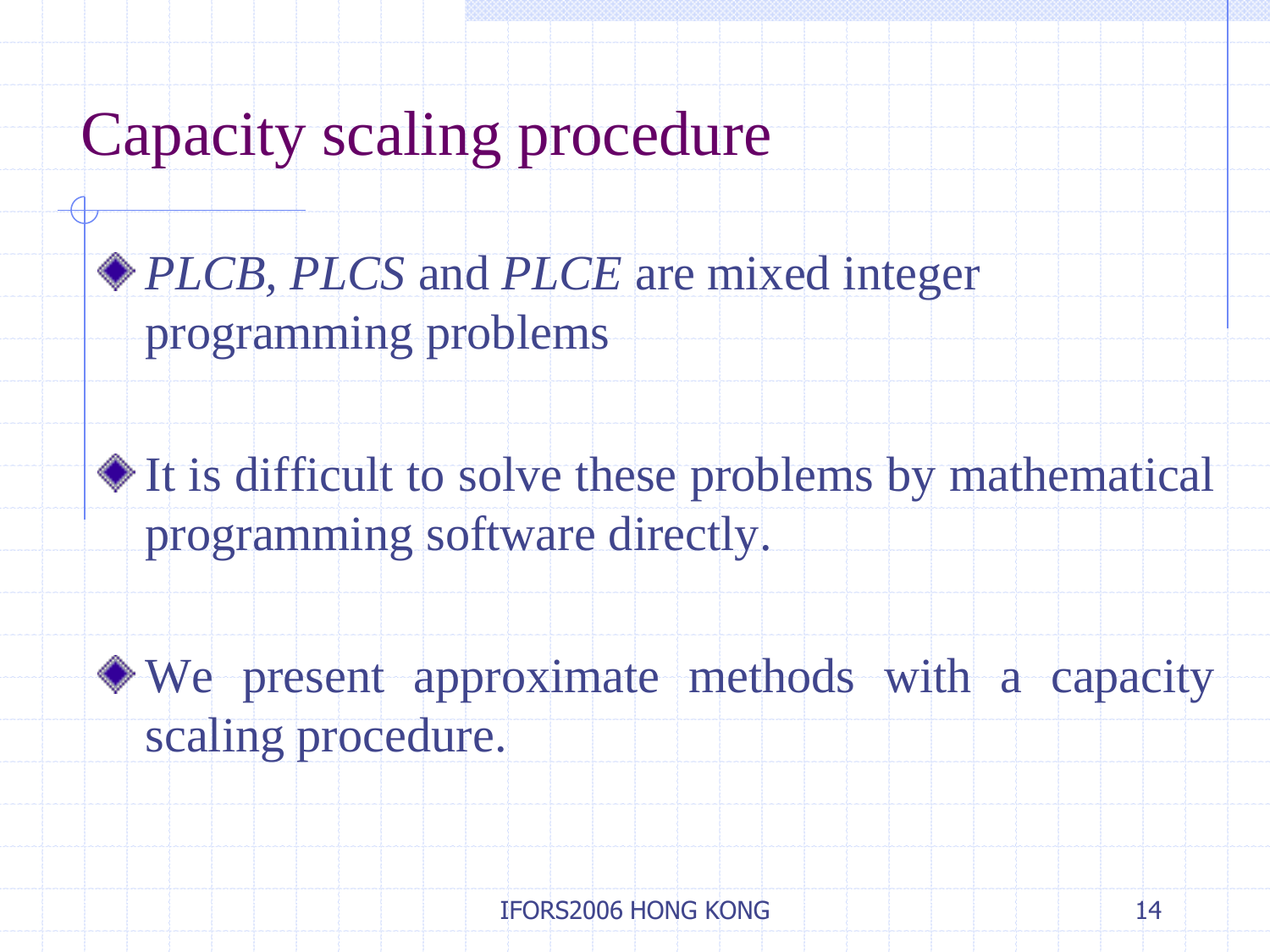### Capacity scaling procedure

Arc capacities change based on flow solutions of a linear relaxation problem.

The linear relaxation problem is solved.

Above procures are repeated.

Approximate solutions are derived from relaxed solutions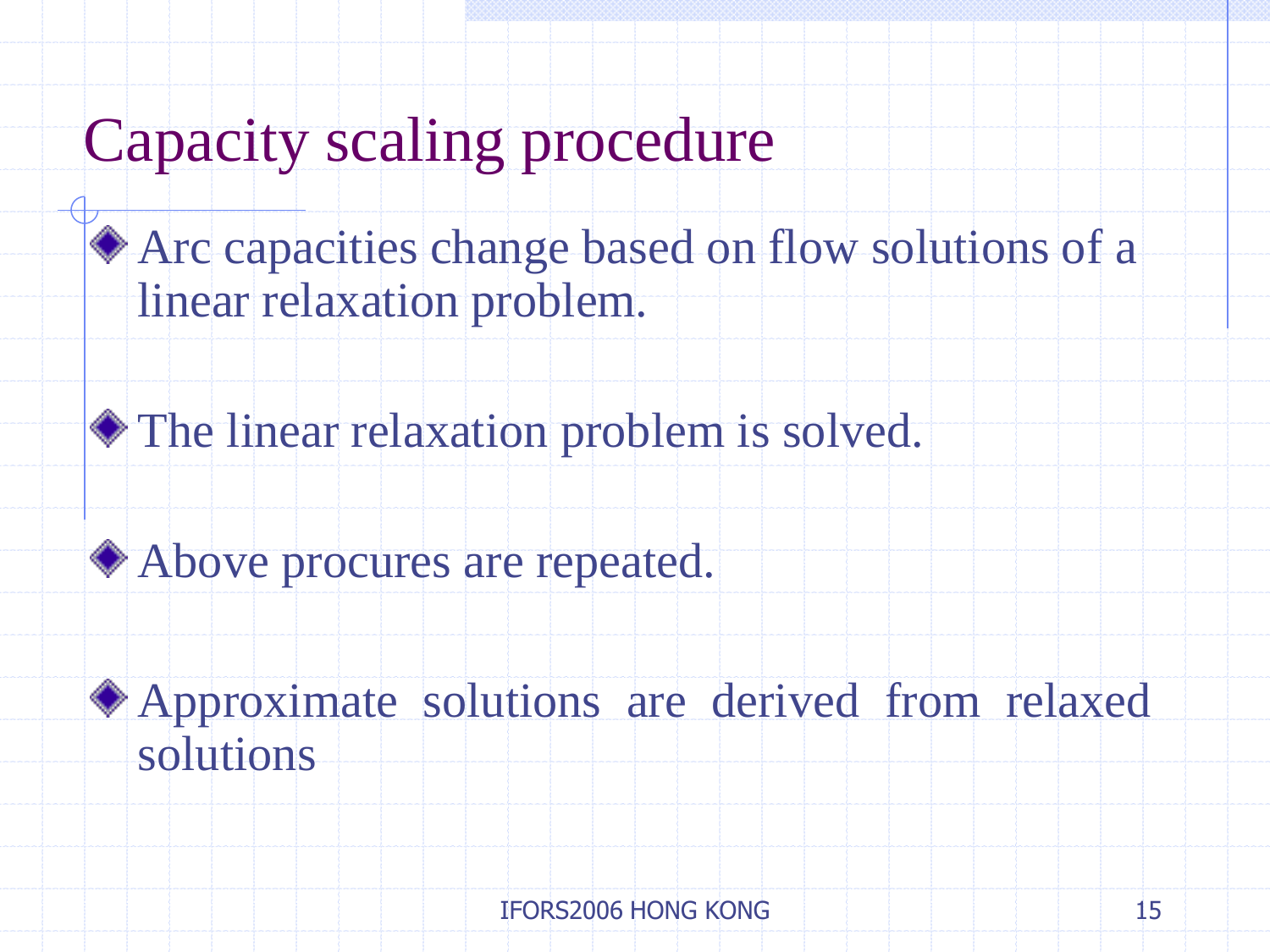# Capacity scaling procedure

### Each segment of arc  $a \rightarrow$  one arc

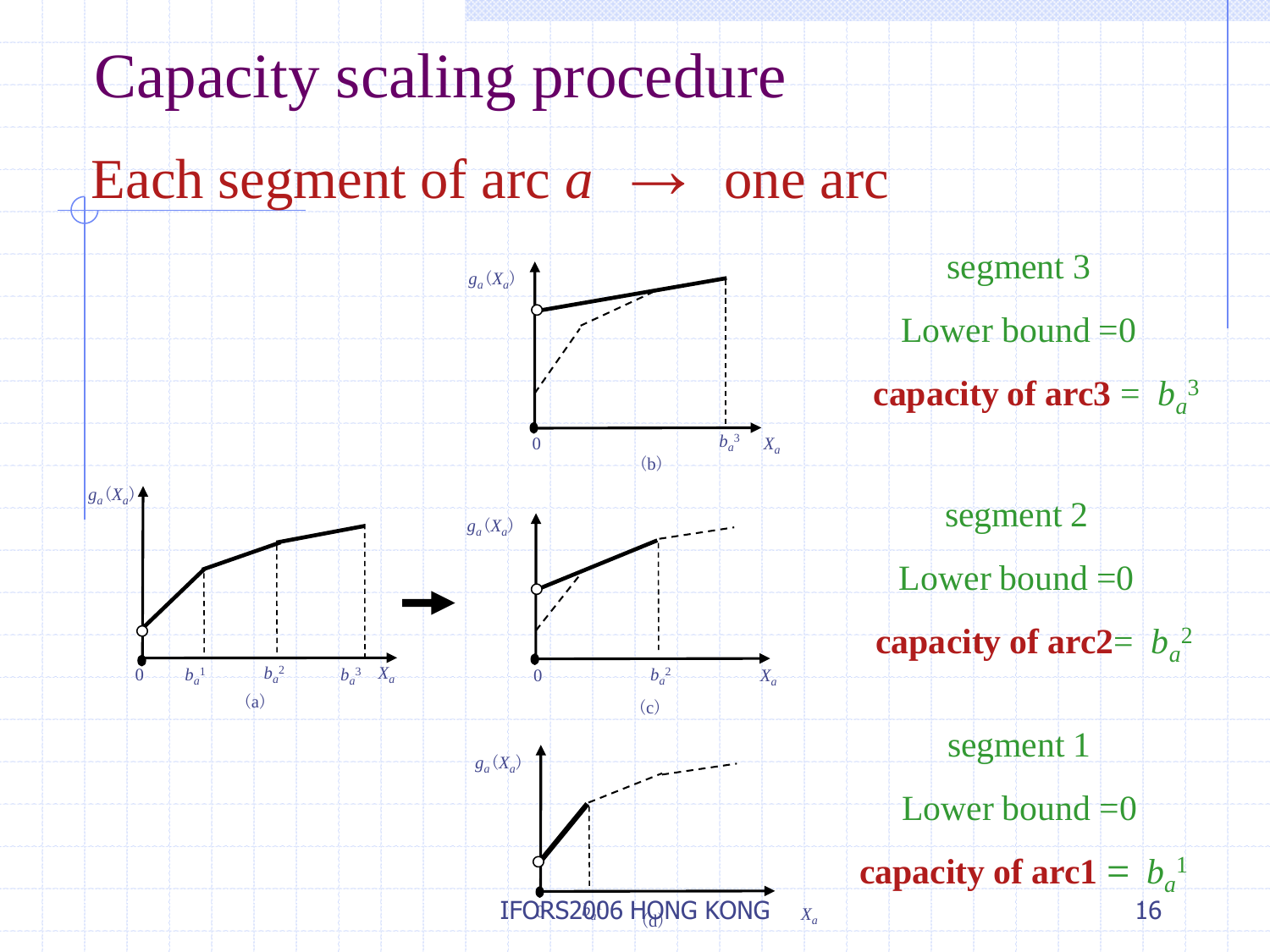Change to the capacitated problem

$$
b_a^{s-1} y_a^s \le \xi_a^s \le b_a^s y_a^s \qquad \qquad \longrightarrow \qquad 0 \le \xi_a^s \le b_a y_a^s \quad y_a^s \in \{0,1\}
$$

*a*

Linear relaxation for variable *y s*

 ${s \atop a} \in \{0,1\}$  $y_a^s \in \{0,1\}$   $\rightarrow$   $0 \le y_a^s \le 1$  $y_a^s$ 



*s*  $\widetilde{y}_a^s$  $\widetilde{y}_a^s$ : optimal design variable solution of LP

 $\tilde{\xi}_a^s$  $\widetilde{\widetilde{\phantom{a}}}\hspace{0.1cm}$ : optimal flow variable solution of **IFORS2006 HONG KONG**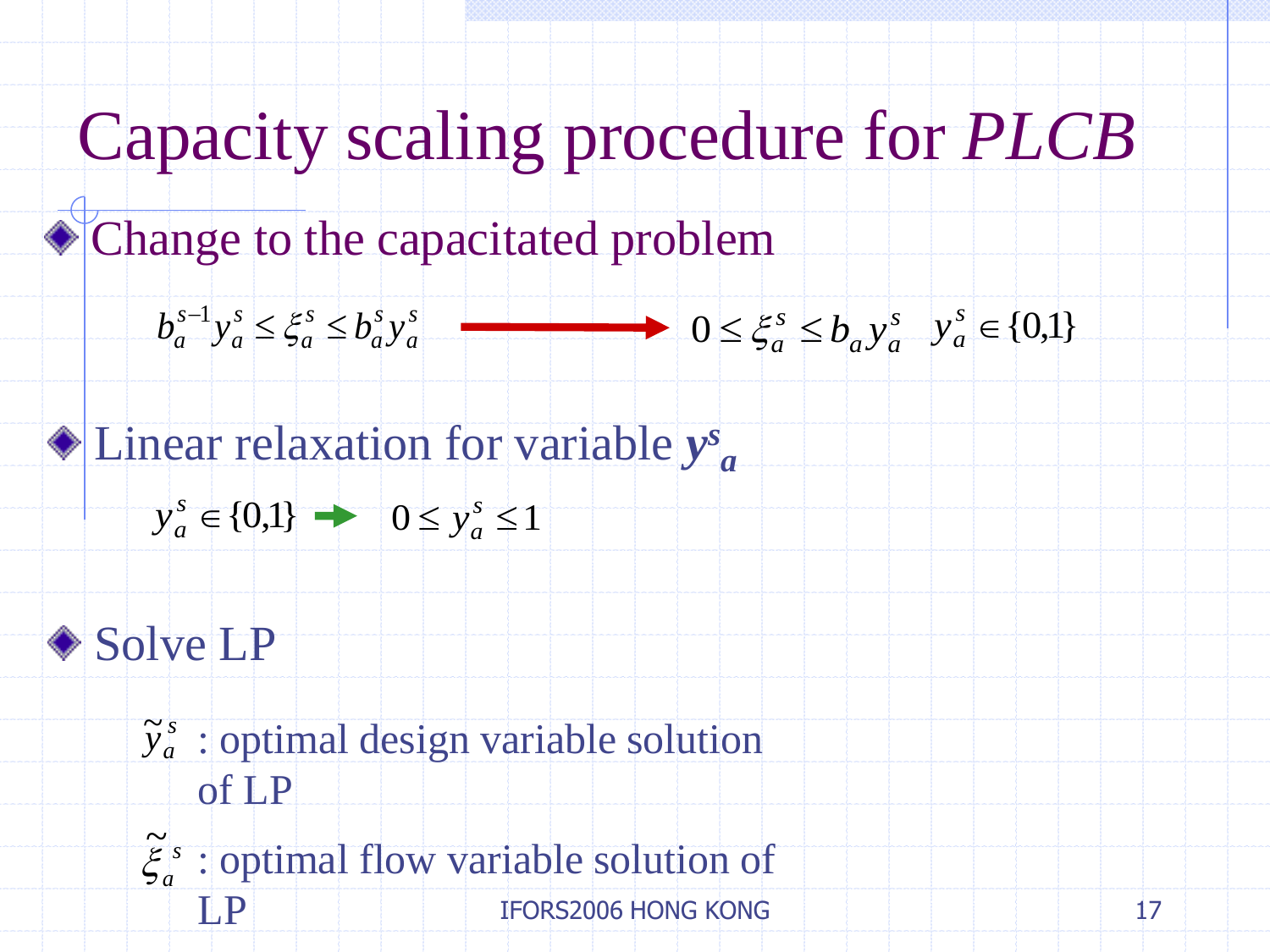### Change capacities



*s*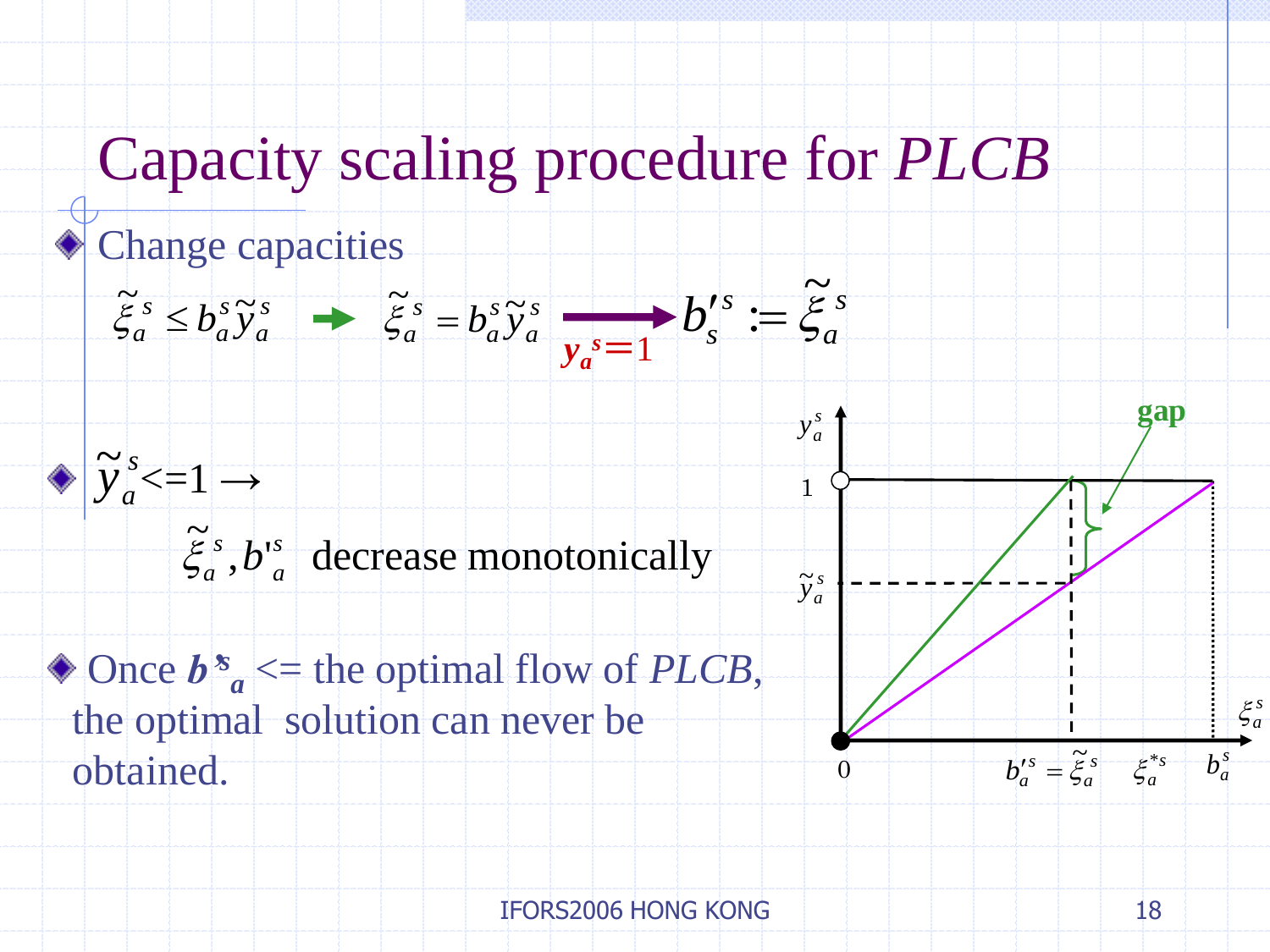$\bullet$  Change capacity by the smoothing parameter  $\lambda$ 









1

*s*  $\overset{\perp}{\mathbf{y}}_{a}^{\mathfrak{s}}$ 

 $\Omega$ 

 $b_a^{\prime s}$ 

*s*  $b_a^{\,s}$ 

*s*  $\xi_a^s$ 

 $\tilde{\xi}_a^s$  $\overline{\tilde{\mathcal{C}}}$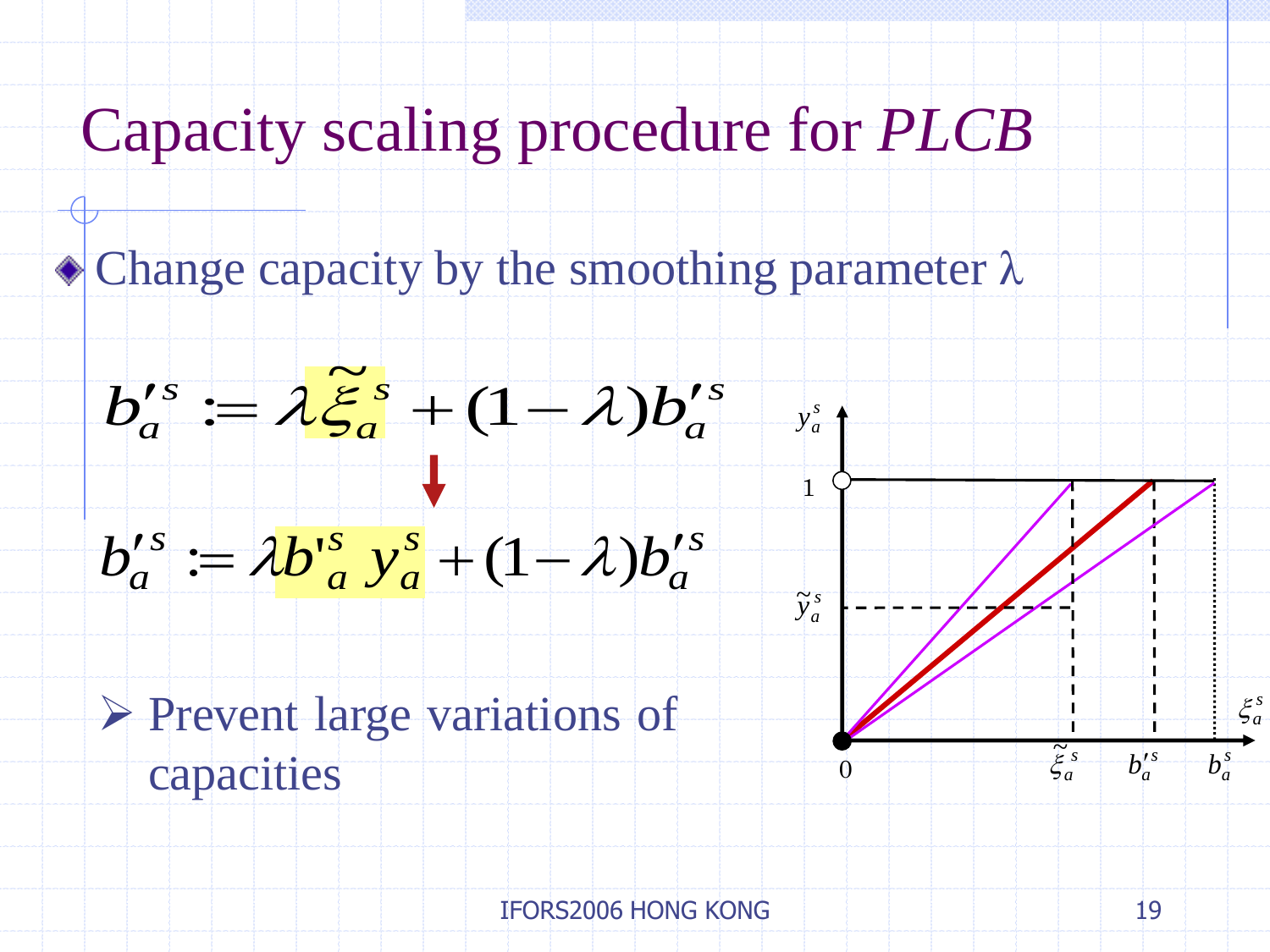Change the upper bound of *y s a* 

$$
0 \le y_a^s \le 1 \longrightarrow 0 \le y_a^s \le \frac{b_a^s}{b_a^{is}} \longrightarrow y_a^s
$$
  
\n
$$
\ge \xi_a^s
$$
 can get be greater than  $b_a^{is}$   
\n
$$
\ge \text{Provent } b_a^s \ge \text{capacity } \xi_a^s
$$
  
\n
$$
\ge \text{Change coefficients of } y_a^s
$$
  
\n
$$
\ge y_a^s \le 1 \quad a \in A \quad (6) \quad \sum_{s \in S_a} (b_a^{is} / b_a^s) y_a^s \le 1 \quad a \in A
$$
  
\n
$$
\le \xi_a^s
$$
  
\nIFORS2006 HONG KONG

*a*

> Prevent  $b_a^s$  > capacity  $\tilde{\xi}_a^s$  $b_a^s$ 

Change coefficients of *y s*

$$
\sum_{s \in S_a} y_a^s \le 1 \quad a \in A \quad (6) \qquad \longrightarrow \qquad \sum_{s \in S_a} (b_a'^s / b_a^s) y_a^s \le 1 \quad a \in A
$$

 $\sum (b_a^{\prime s}/b_a^s)y_a^s \leq$  *Sa s a s a s*

 $\overline{0}$ 

IFORS2006 HONG KONG

 $b_a^{\prime s}$ 

*s*  $b_a^{\,s}$ 

*s*  $\xi_a^s$ 

 $\tilde{\xi}_a^s$  $\overline{\tilde{\mathcal{C}}}$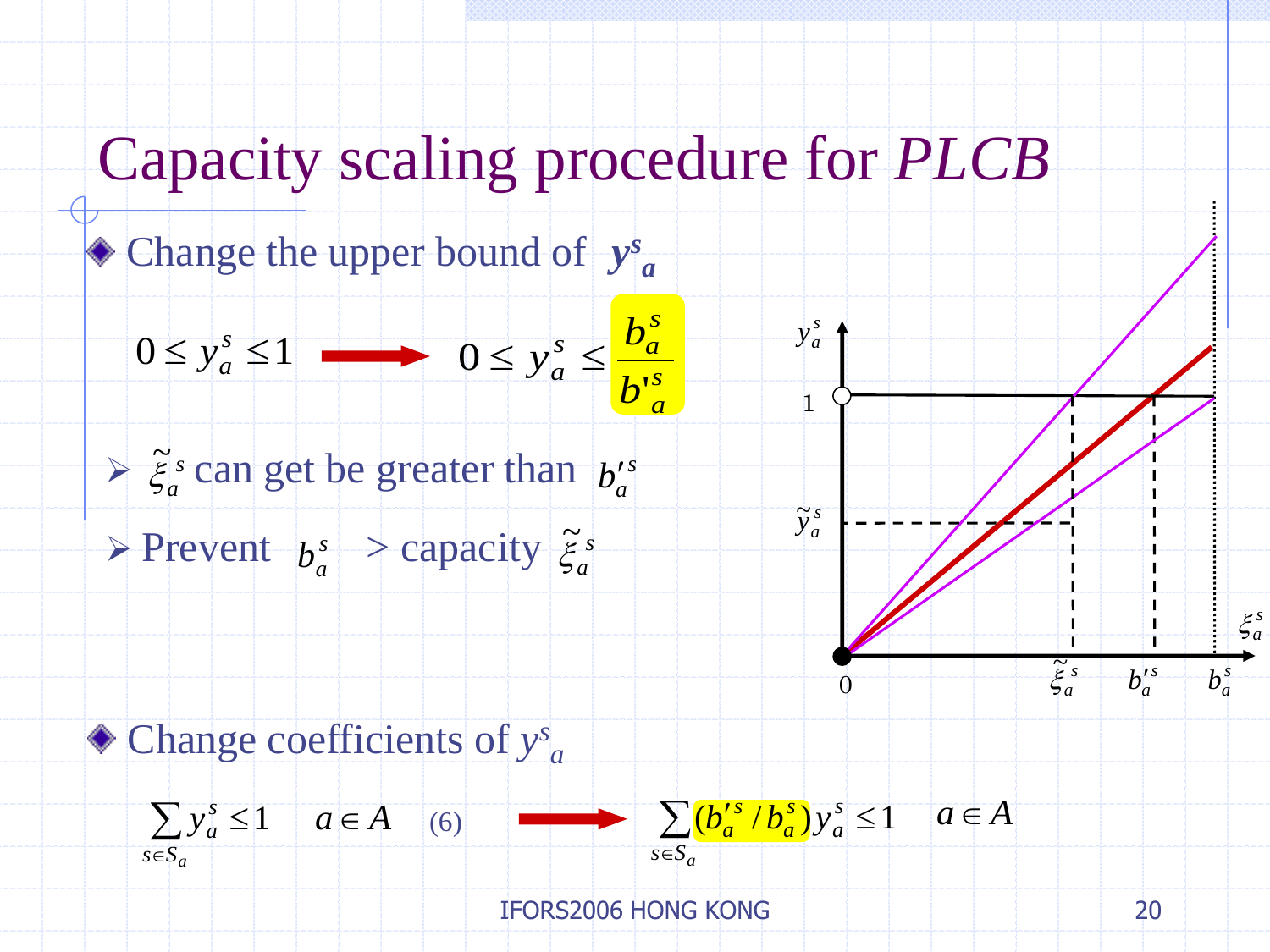# *PLCBL*(*b'*)

Linear relaxation of *PLCBL* with capacity  $b' = (b_a^{\prime s})$ 

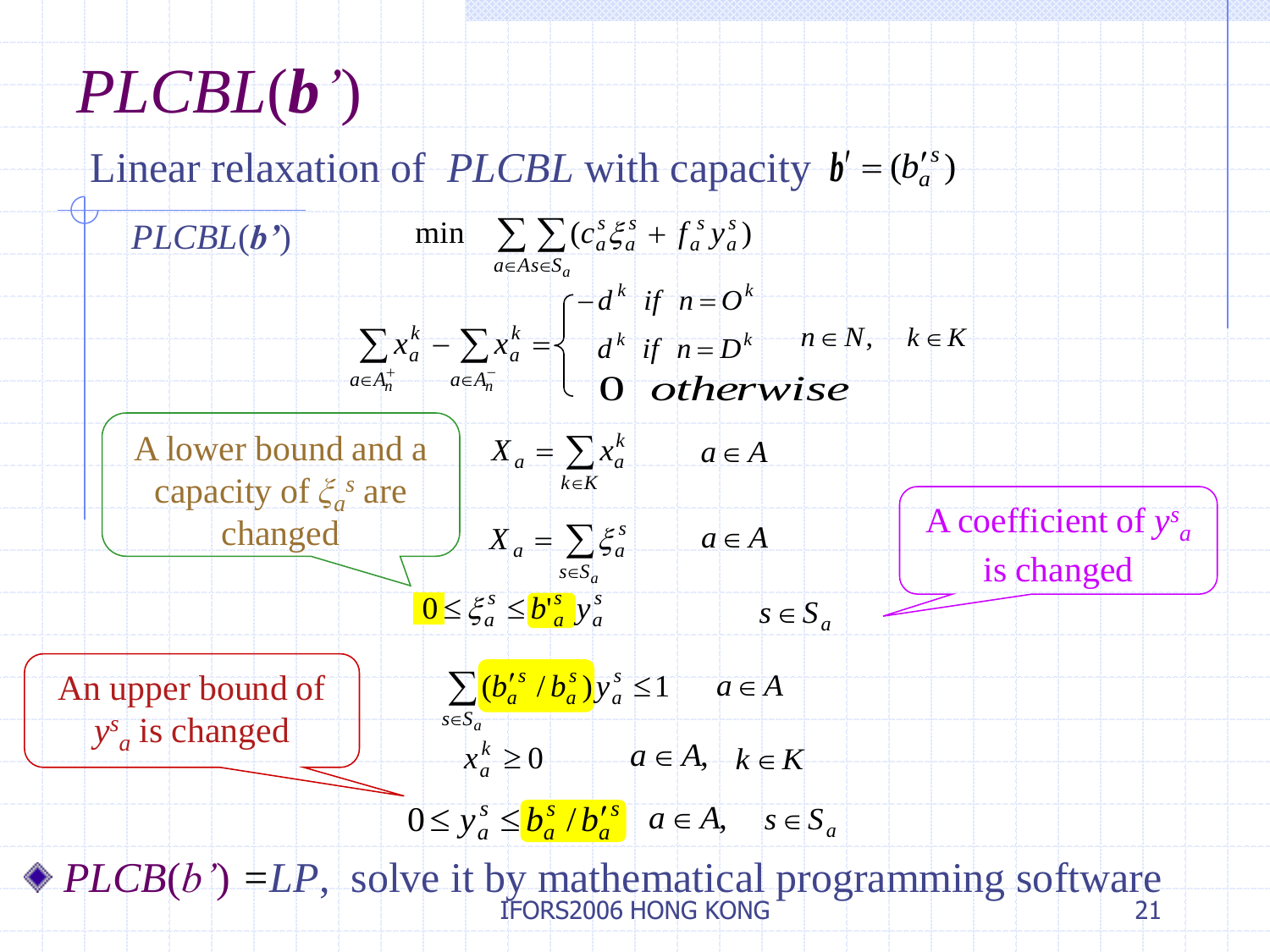# Approximate method for *PLCB*

### ◆ Solve *PLCBL*(*b*<sup>\*</sup>) iteratively

- $\blacktriangleright$  All variable  $\tilde{y}_a^s$  do not always become 0 or 1.  $\widetilde{y}^{\,s}_{\,a}$  $\frac{1}{2}$
- It is possible that several  $\tilde{y}_a^s$  of same arc is positive.  $\widetilde{y}^{\,s}_{a}$  $\frac{1}{\Omega}$
- $\triangleright$  No guarantee that is satisfied the equation (6).

### ◆ Fix design variable to 0 or 1

Design variable satisfies equation 6

$$
\sum_{s \in S_a} y_a^s \le 1 \qquad a \in A \tag{6}
$$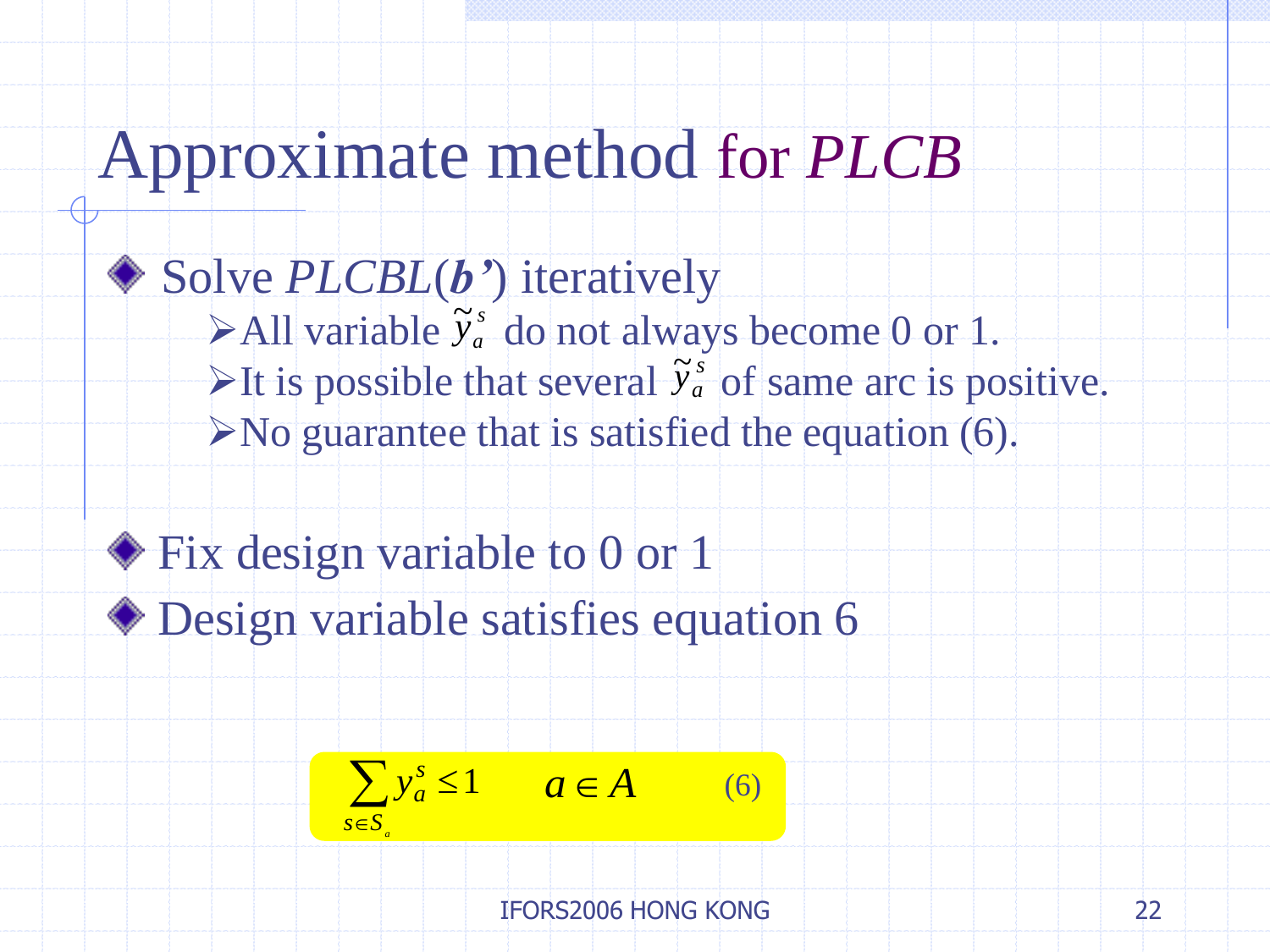### Approximate method for *PLCB*

### Fix the feasible design variables by linear relaxed solution *X a*  $\frac{1}{\sqrt{2}}$





 $g_a(X_a)$ 

3  $b_a^3$ 

*Xa*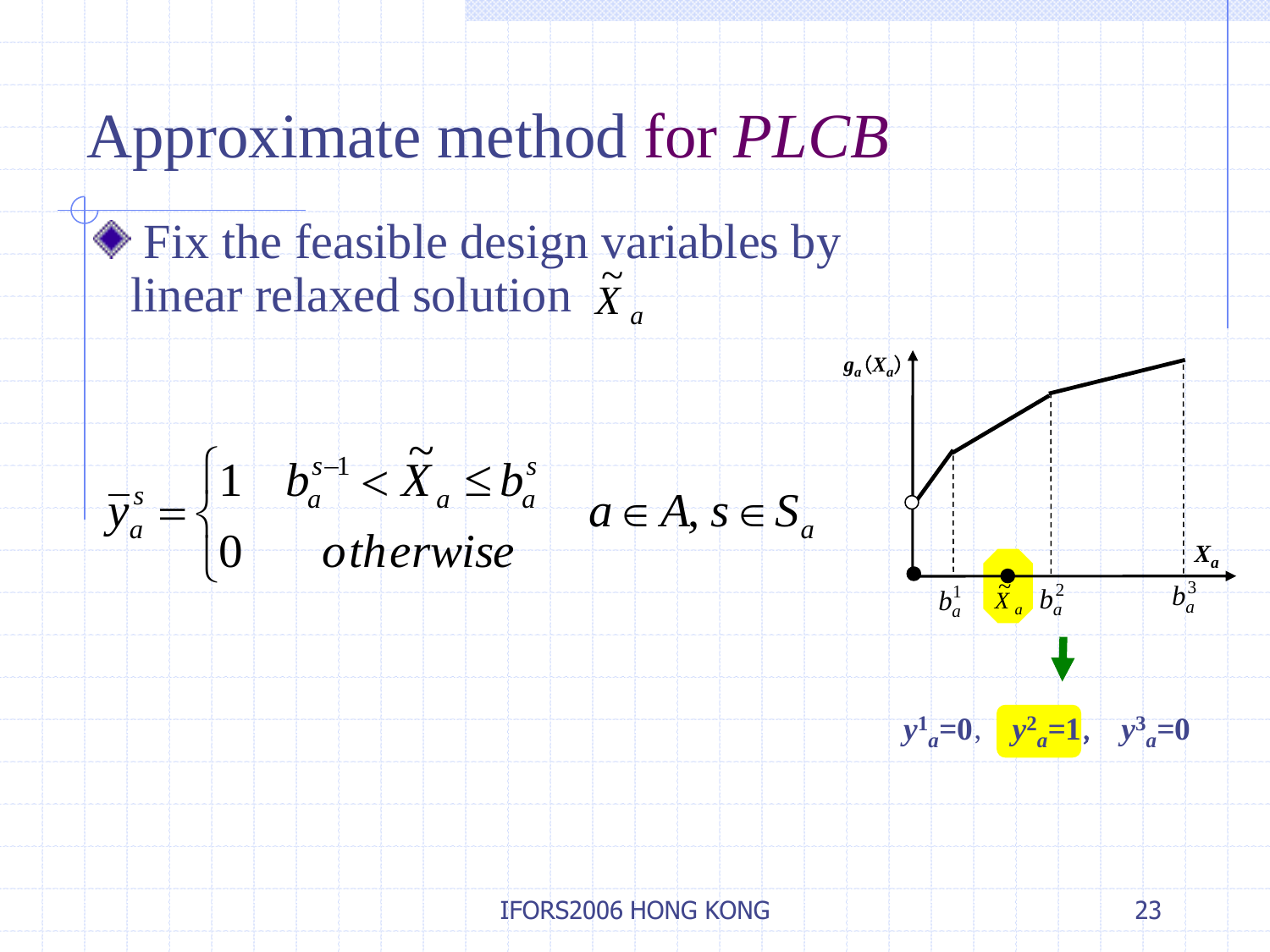$\triangleright$  Slove  $PLCB(\bar{y})$  for obtaining upper bounds and feasible solutions of *PLCB*.



 Multi-commodity flow problem with constant *y s a*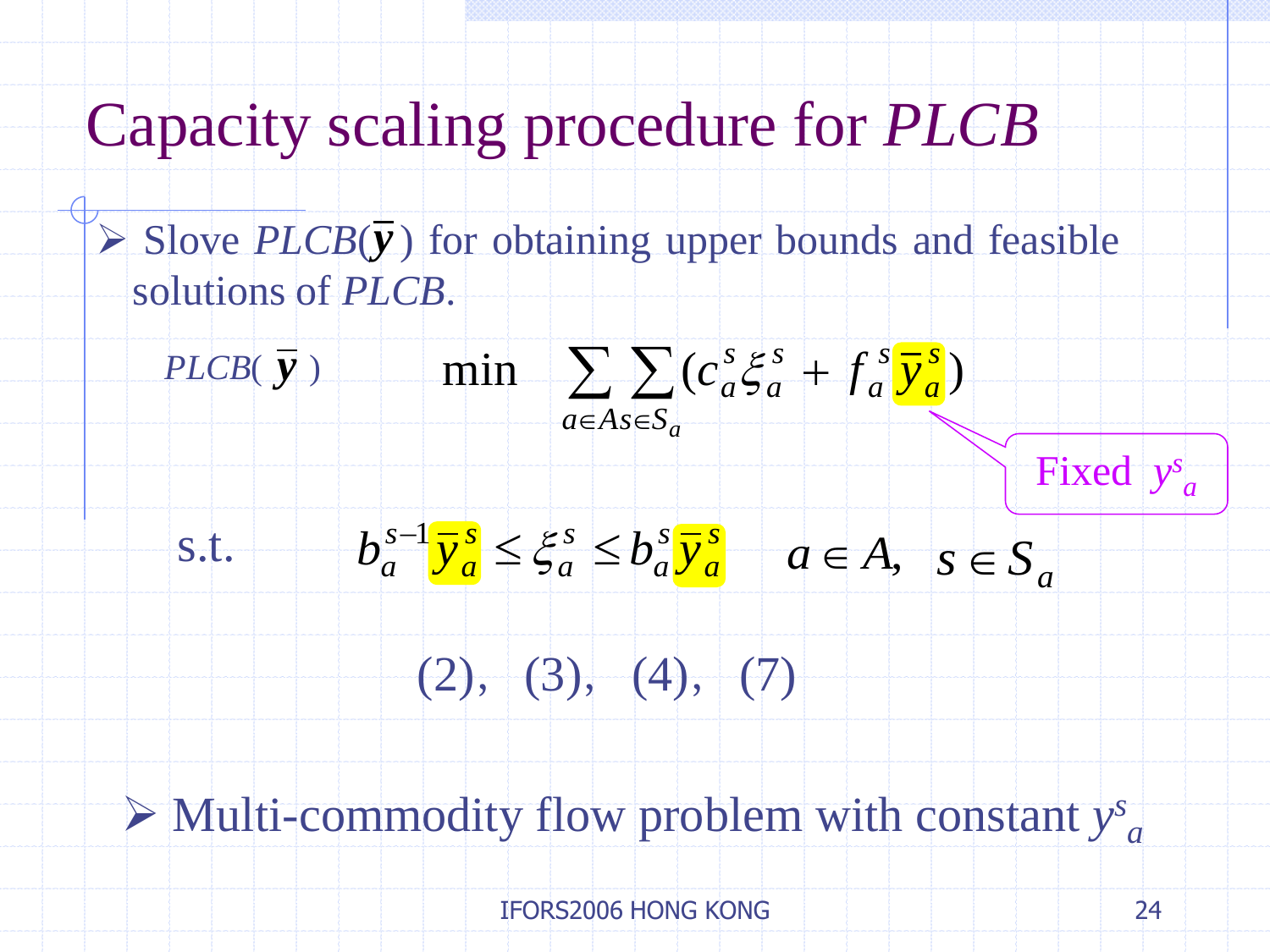# Capacity scaling procedure for *PLCB* Algorithm

1) set 
$$
\lambda \in (0,1]
$$
,  $t_g$ ,  $t_{max}$ .  $b^s_a := b^s_a$ .  $ub_{min} = \infty$ ,  $t := 0$ .

**2)** *t:=t+*1.Solve linear relaxed problem *PLCBL*(*b'*). Obtain the linear relaxed solutions  $\tilde{X}_a$  and  $\frac{1}{\Omega}$  $\widetilde{y}^{\,s}_{a}$ ।<br>ন

- **3**) Change capacities  $b^s{}_a := \lambda b^s{}_a y^s{}_a + (1 \lambda) b^s{}_a$ *a s a s a*  $b^{\text{ts}}_a := \lambda b^{\text{ts}}_a y^{\text{ts}}_a + (1 - \lambda)b^{\text{ts}}_a$
- 4) If *t* Mod  $t_g = 0$  or  $t = t_{max}$ , go to 5), Otherwise go to 2).

linear relaxed solutions 
$$
\tilde{X}_a
$$
 and  $\tilde{y}_a^s$   
\n3) Change capacities  $b_a^s := \lambda b_a^s y_a^s + (1 - \lambda)$   
\n4) If  $t \text{ Mod } t_g = 0 \text{ or } t = t_{max}$ , go to 5), Othe  
\n5)  $\bar{y}_a^s = \begin{cases} 1 & b_a^{s-1} < \tilde{X}_a \leq b_a^s \\ 0 & otherwise \end{cases}$   $a \in A, s \in S_a$   
\nSolve  $PLCB(\bar{y})$  and obtain  $ub(t)$ . If  $ub_{min}$  >  
\n6) If  $t = t_{max}$ , stop,  $OfHPOR22UB6+IBQ6 to  $\lambda$$ 

Solve *PLCB*( $\bar{y}$ ) and obtain *ub*(*t*). If  $ub_{min} > ub(t)$ ,  $ub_{min} := ub(t)$ 

6) If  $t = t_{max}$ , stop, Otherwise, go to 2)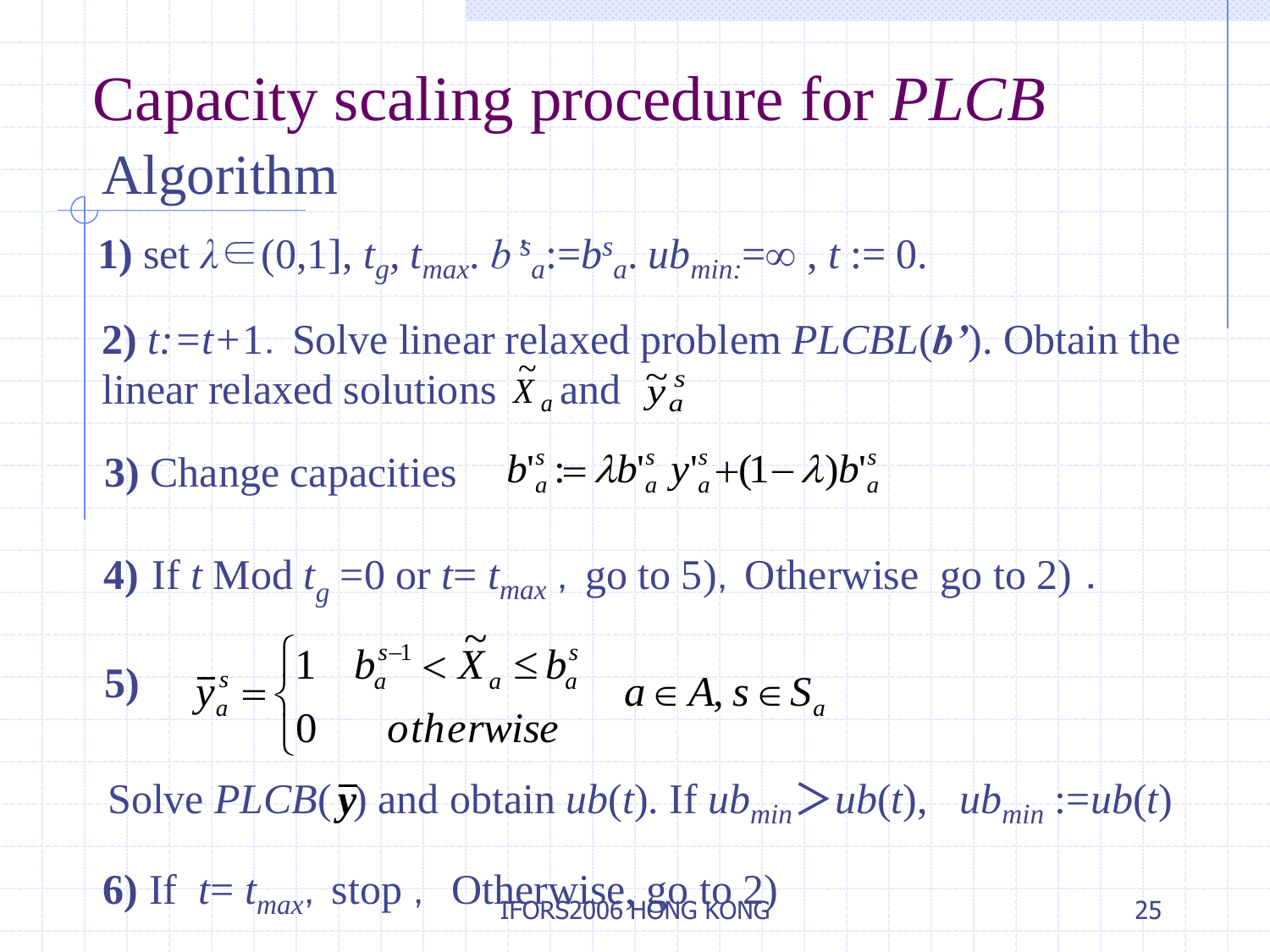### Numerical Experiments

- Data : Crainic's data for capacitated network design problem
- **a**) Variable flow cost  $c_a^s$  :  $c_a^s = c_a \alpha^{s-1}$ , *ca* = Crainic's data ,*α*=0.7 **b**) Fixed flow cost :  $f_a^{\prime}$  = Crainic's data,  $others \rightarrow$  continue at the lower bound of segments **c)** Number of Segment |*S<sup>a</sup>* | **:** 3 **d**) Upper bound of  $s : b_a^s = (2^s - 1) b_a / 2$ , *ba* = Crainic's data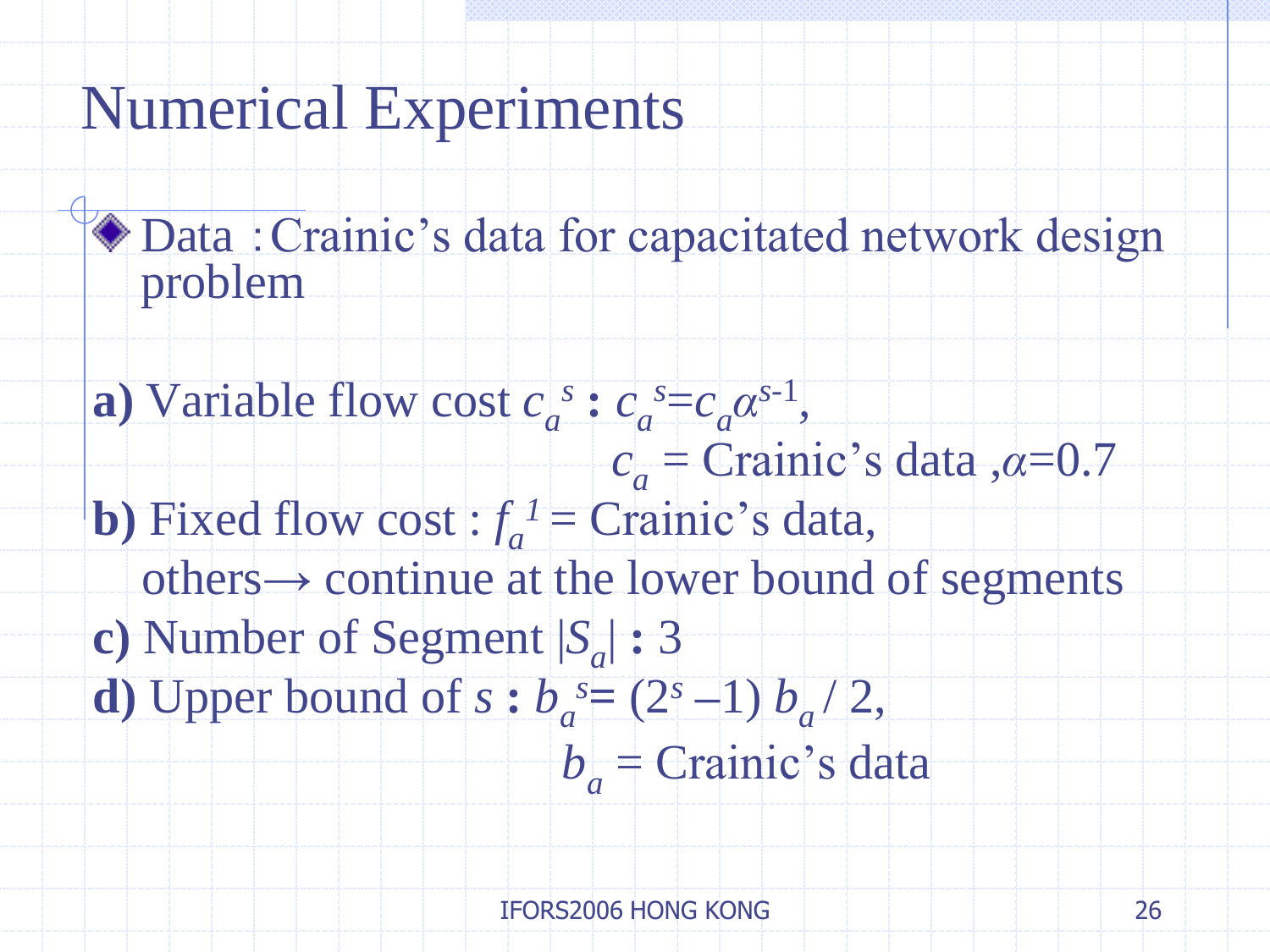### Numerical Experiments

Error : (upper bound –lower bound)/lower bound ◆ Upper bound : our method Lower bound: software CPLEX within 10 hours Software for *PLCBL*(*b'*) : GLPK ver.4.8 ◆ Computing time : max 10 hours Maximum iteration number :100 ◆ Search cycle for upper bound : 5 Language :C Computer :Pentium 3.0GHz and 1Gbyte memories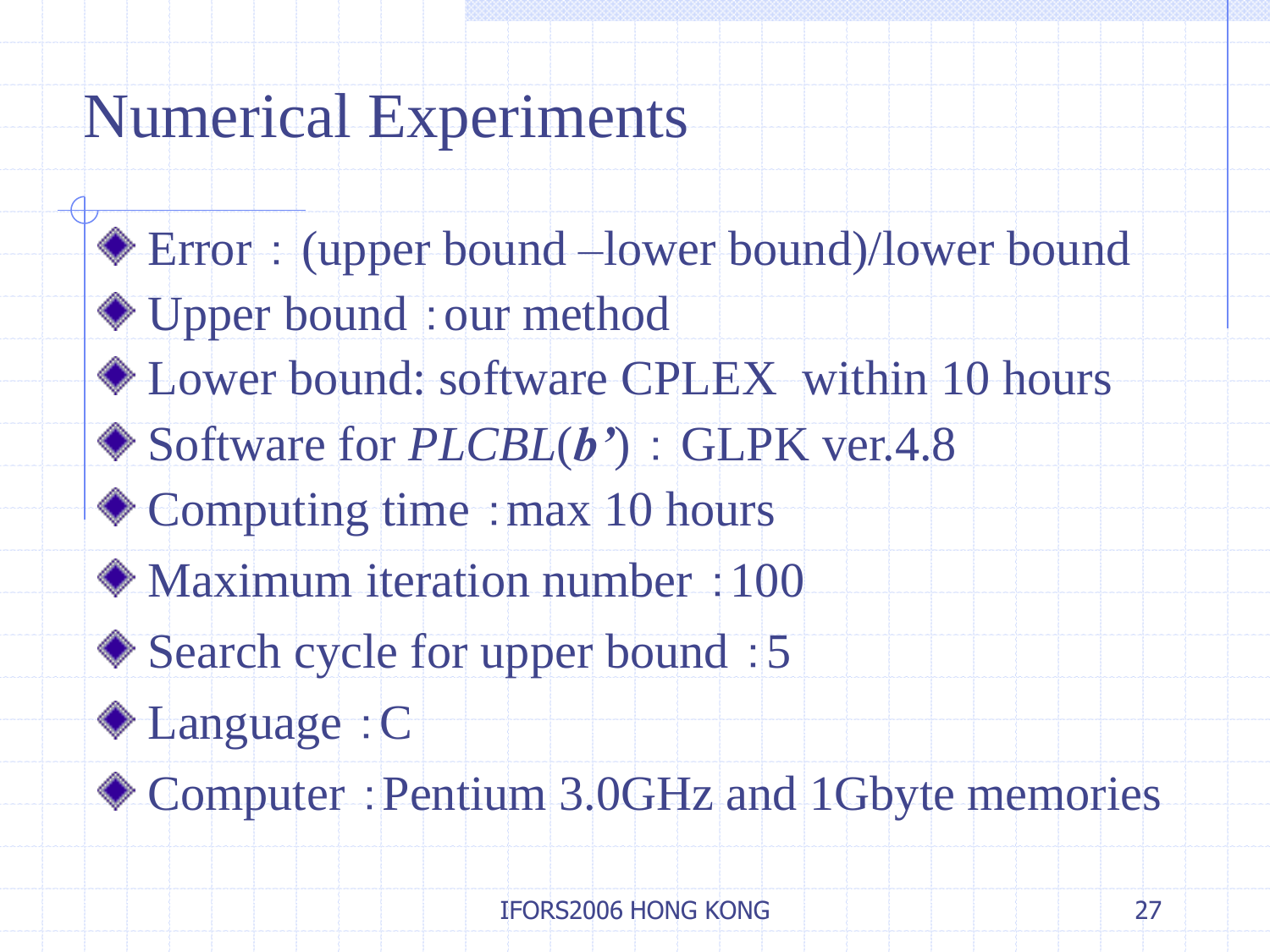# Results

| <b>Names</b> of<br><b>Problems</b> | Number of<br><b>Nodes</b> | Number of<br><b>Arcs</b> | Number of<br><b>Commodities</b> | The normal  |                | The strong  |             | The extended |             |
|------------------------------------|---------------------------|--------------------------|---------------------------------|-------------|----------------|-------------|-------------|--------------|-------------|
|                                    |                           |                          |                                 | $Gaps(\% )$ | <b>Tims</b>    | $Gaps(\% )$ | <b>Tims</b> | $Gaps(\% )$  | <b>Tims</b> |
|                                    | 25                        | 100                      | 10                              | 52.3        | 3              | 7.3         | 16          | 4.7          | 308         |
| $\overline{2}$                     | 25                        | 100                      | 10                              | 22.2        | 3 <sub>l</sub> | 5.6         | 30          | 2.8          | 185         |
| $\mathbf{3}$                       | 25                        | 100                      | 10                              | 2.7         | $\overline{3}$ | 0.8         | 12          | 0.0          | 287         |
| 4                                  | 25                        | 100                      | 30                              | 36.6        | 13             | 6.9         | 262         | 5.3          | 4310        |
| $5\phantom{.}$                     | 25                        | 100                      | 30                              | 12.6        | 12             | 6.9         | 246         | 1.1          | 5880        |
| $6\phantom{1}$                     | 25                        | 100                      | 30                              | 3.8         | 11             | 3.6         | 104         | 0.2          | 3277        |
| 7                                  | 100                       | 40                       | 10                              | 33.5        | 43             | 2.5         | 1064        | 1.0          | 7304        |
| 8                                  | 100                       | 40                       | 10                              | 57.2        | 62             | 18.3        | 9154        | 14.6         | 33117       |
| 9                                  | 100                       | 40                       | 10                              | 2.0         | 52             | 0.5         | 8223        | 0.0          | 27992       |
| 10                                 | 100                       | 40                       | 30                              | 76.4        | 1068           | 24.0        | 15202       |              |             |
| 11                                 | 100                       | 40                       | 30                              | 40.7        | 1498           | 19.7        | 18676       | —            |             |
| 12                                 | 100                       | 40                       | 30                              | 10.4        | 3029           | 9.9         | 17804       | —            |             |

time: seconds

#### IFORS2006 HONG KONG